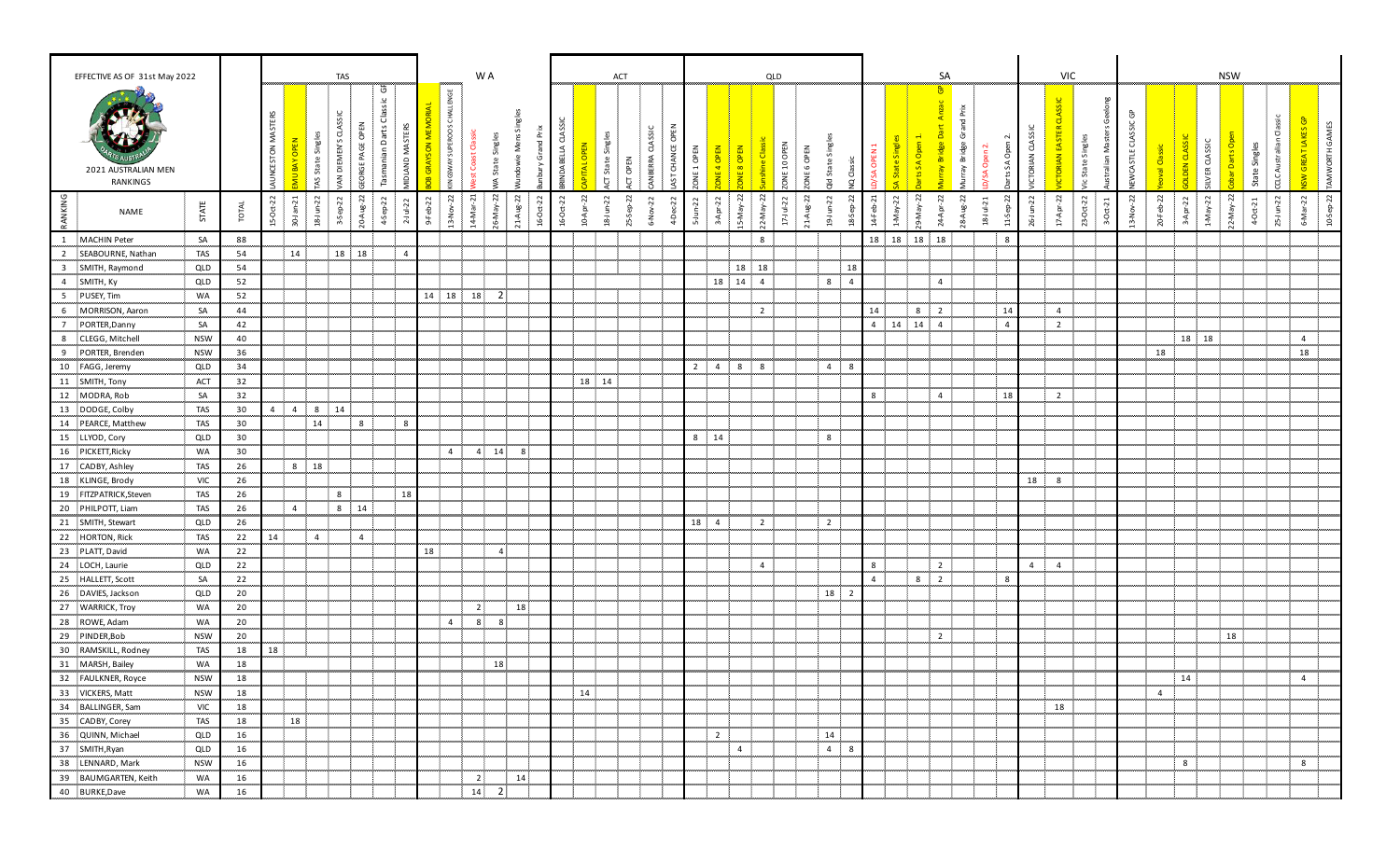| 41 JONES, Howard                       | WA         | 16 |   |          |   |                |   |                | $\overline{4}$ | 8  | $\overline{\mathbf{2}}$ | $\overline{2}$ |                |   |  |    |   |    |  |    |                |                     |                |                |                |  |                |             |                |                |                |  |
|----------------------------------------|------------|----|---|----------|---|----------------|---|----------------|----------------|----|-------------------------|----------------|----------------|---|--|----|---|----|--|----|----------------|---------------------|----------------|----------------|----------------|--|----------------|-------------|----------------|----------------|----------------|--|
| 42 ANDRE, Michael                      | WA         | 16 |   |          |   |                |   |                | 8              |    | $\mathbf{A}$            | $\overline{4}$ |                |   |  |    |   |    |  |    |                |                     |                |                |                |  |                |             |                |                |                |  |
|                                        |            |    |   |          |   |                |   |                |                |    |                         |                |                |   |  |    |   |    |  |    |                |                     |                |                |                |  |                |             |                |                |                |  |
| 43 THOMPSON, Justin                    | <b>VIC</b> | 16 |   |          |   |                |   |                |                |    |                         |                |                |   |  |    |   |    |  |    |                |                     | 8              |                | 8              |  |                |             |                |                |                |  |
| 44 TURNER, Mitchell                    | <b>NSW</b> | 16 |   |          |   |                |   |                |                |    |                         |                |                |   |  |    |   |    |  |    |                |                     |                |                |                |  |                | $8 -$       | 8 <sup>8</sup> |                |                |  |
| 45 FRIEBE, Steve                       | <b>NSW</b> | 16 |   |          |   |                |   |                |                |    |                         |                |                |   |  |    |   |    |  |    |                |                     |                |                |                |  |                |             | 14             |                | $\overline{2}$ |  |
| 46 BRETHERTON, Scott                   | <b>NSW</b> | 14 |   |          |   |                |   |                |                |    |                         |                |                |   |  |    |   |    |  |    |                |                     |                |                |                |  |                |             |                |                | 14             |  |
| 47 GARLAND, Jordan                     | WA         | 14 |   |          |   |                |   |                |                | 14 |                         |                |                |   |  |    |   |    |  |    |                |                     |                |                |                |  |                |             |                |                |                |  |
| 48 POWELL, Steve                       | <b>VIC</b> | 14 |   |          |   |                |   |                |                |    |                         |                |                |   |  |    |   |    |  |    |                |                     |                | 14             |                |  |                |             |                |                |                |  |
| 49 MONTE, Roden                        | <b>NSW</b> | 14 |   |          |   |                |   |                |                |    |                         |                |                |   |  |    |   |    |  |    |                |                     |                |                |                |  |                | 14          |                |                |                |  |
| 50 CHARLTON, Braidon                   | QLD        | 14 |   |          |   |                |   |                |                |    |                         |                |                |   |  | 14 |   |    |  |    |                |                     |                |                |                |  |                |             |                |                |                |  |
| 51 PEARCE, Michael                     | <b>TAS</b> | 14 |   |          |   |                |   | 14             |                |    |                         |                |                |   |  |    |   |    |  |    |                |                     |                |                |                |  |                |             |                |                |                |  |
| 52 LOTTERING, Donovan                  | QLD        | 14 |   |          |   |                |   |                |                |    |                         |                |                |   |  |    |   |    |  | 14 |                |                     |                |                |                |  |                |             |                |                |                |  |
| 53 IBBOTSON, Tim                       | <b>NSW</b> | 14 |   |          |   |                |   |                |                |    |                         |                |                |   |  |    |   |    |  |    |                |                     |                |                |                |  | 14             |             |                |                |                |  |
| 54 WEENING, Brandon                    | <b>VIC</b> | 14 |   |          |   |                |   |                |                |    |                         |                |                |   |  |    |   |    |  |    |                |                     |                |                | 14             |  |                |             |                |                |                |  |
| 55 RAMS, Geoff                         | <b>NSW</b> | 14 |   |          |   |                |   |                |                |    |                         |                |                |   |  |    |   |    |  |    |                |                     |                |                |                |  |                |             |                | 14             |                |  |
| 56 SHEEVE, Anthony                     | QLD        | 14 |   |          |   |                |   |                |                |    |                         |                |                |   |  |    |   | 14 |  |    |                |                     |                |                |                |  |                |             |                |                |                |  |
| 57 ANDERSON, Kasey                     | <b>TAS</b> | 12 | 4 |          |   | $\overline{4}$ |   | $\overline{4}$ |                |    |                         |                |                |   |  |    |   |    |  |    |                |                     |                |                |                |  |                |             |                |                |                |  |
| 58 ZDUN, Mick                          |            |    |   |          |   |                |   |                |                | 8: | $2^{\circ}$             | $\overline{2}$ |                |   |  |    |   |    |  |    |                |                     |                |                |                |  |                |             |                |                |                |  |
| 59 DAVIS, Leon                         | WA         | 12 |   |          |   |                |   |                |                |    |                         |                | 8 <sup>2</sup> |   |  |    |   |    |  |    |                |                     |                |                |                |  |                |             |                |                |                |  |
|                                        | <b>VIC</b> | 12 |   |          |   |                |   |                |                |    |                         |                |                |   |  |    |   |    |  |    |                |                     |                | $\overline{2}$ | $\overline{2}$ |  |                |             |                |                |                |  |
| 60 SING, Damon                         | <b>TAS</b> | 12 |   | $8 \t 4$ |   |                |   |                |                |    |                         |                |                |   |  |    |   |    |  |    |                |                     |                |                |                |  |                |             |                |                |                |  |
| 61 KENNEDY, Gary                       | SA         | 12 |   |          |   |                |   |                |                |    |                         |                |                |   |  |    |   |    |  |    |                | 8<br>$\overline{4}$ |                |                |                |  |                |             |                |                |                |  |
| 62 DUKE, Steven Snr                    | <b>VIC</b> | 10 |   |          |   |                |   |                |                |    |                         |                |                |   |  |    |   |    |  |    |                |                     |                | 8              | $\overline{2}$ |  |                |             |                |                |                |  |
| 63 TUCKWELL, Daniel                    | SA         | 10 |   |          |   |                |   |                |                |    |                         |                |                |   |  |    |   |    |  |    | 8              |                     | $\overline{2}$ |                |                |  |                |             |                |                |                |  |
| 64 CHEWTER, Chad                       | SA         | 10 |   |          |   |                |   |                |                |    |                         |                |                |   |  |    |   |    |  |    | $\overline{4}$ |                     | $4\quad 2$     |                |                |  |                |             |                |                |                |  |
| 65 MOTTON, STEVE                       | <b>NSW</b> | 8  |   |          |   |                |   |                |                |    |                         |                |                |   |  |    |   |    |  |    |                |                     |                |                |                |  | 8              |             |                |                |                |  |
| 66 BROWN, Tony                         | <b>NSW</b> | 8  |   |          |   |                |   |                |                |    |                         |                |                |   |  |    |   |    |  |    |                |                     |                |                |                |  | $\overline{4}$ |             |                | $\overline{4}$ |                |  |
| 67 BONSER, Mike                        | <b>NSW</b> | 8  |   |          |   |                |   |                |                |    |                         |                |                |   |  |    |   |    |  |    |                |                     |                |                |                |  |                | $4 \quad 4$ |                |                |                |  |
| 68 HAYWARD, Keith                      | <b>NSW</b> | 8  |   |          |   |                |   |                |                |    |                         |                |                |   |  |    |   |    |  |    |                |                     |                |                |                |  | $\overline{4}$ |             | $\overline{4}$ |                |                |  |
| 69 CASSAR, Michael                     | <b>VIC</b> | 8  | 4 |          |   |                |   |                |                |    |                         |                |                |   |  |    |   |    |  |    |                |                     |                |                | $\overline{4}$ |  |                |             |                |                |                |  |
| 70 WILLIAMS, Bryson                    | ACT        | 8  |   |          |   |                |   |                |                |    |                         |                |                | 8 |  |    |   |    |  |    |                |                     |                |                |                |  |                |             |                |                |                |  |
| 71 CARSON, Darren                      | ACT        | 8  |   |          |   |                |   |                |                |    |                         |                |                | 8 |  |    |   |    |  |    |                |                     |                |                |                |  |                |             |                |                |                |  |
| 72 LEWIS, Kim                          | WA         | 8  |   |          |   |                |   |                |                |    | 8                       |                |                |   |  |    |   |    |  |    |                |                     |                |                |                |  |                |             |                |                |                |  |
| 73 MURDOCH, Jason                      | <b>VIC</b> | 8  |   |          |   |                |   |                |                |    |                         |                |                |   |  |    |   |    |  |    |                |                     |                | 8              |                |  |                |             |                |                |                |  |
| 74 DUNN, David                         | <b>TAS</b> | 8  | 8 |          |   |                |   |                |                |    |                         |                |                |   |  |    |   |    |  |    |                |                     |                |                |                |  |                |             |                |                |                |  |
| 75 WILSON, Jai                         | <b>TAS</b> |    | 8 |          |   |                |   |                |                |    |                         |                |                |   |  |    |   |    |  |    |                |                     |                |                |                |  |                |             |                |                |                |  |
| 76 PRIOR, Chris                        |            | 8  |   |          |   |                |   |                |                |    |                         |                |                |   |  |    |   |    |  |    |                |                     |                |                |                |  |                |             |                |                |                |  |
| 77 ROWBOTTOM, John                     | <b>NSW</b> | 8  |   |          |   |                |   |                |                |    |                         |                |                |   |  |    |   |    |  |    |                |                     |                |                |                |  |                | 8           |                |                |                |  |
|                                        | <b>TAS</b> | 8  |   |          | 8 |                |   |                |                |    |                         |                |                |   |  |    |   |    |  |    |                |                     |                |                |                |  |                |             |                |                |                |  |
| 78 DEQUIT, Roger                       | QLD        | 8  |   |          |   |                |   |                |                |    |                         |                |                |   |  | 8  |   |    |  |    |                |                     |                |                |                |  |                |             |                |                |                |  |
| 79 THORP, Brad                         | <b>TAS</b> | 8  | 4 |          |   |                |   | $\overline{a}$ |                |    |                         |                |                |   |  |    |   |    |  |    |                |                     |                |                |                |  |                |             |                |                |                |  |
| 80 CADEBY,Fred                         | <b>TAS</b> | 8  |   |          |   |                | 8 |                |                |    |                         |                |                |   |  |    |   |    |  |    |                |                     |                |                |                |  |                |             |                |                |                |  |
| 81 WOODHOUSE, Dwayne                   | ACT        | 8  |   |          |   |                |   |                |                |    |                         |                |                | 8 |  |    |   |    |  |    |                |                     |                |                |                |  |                |             |                |                |                |  |
| 82 DOROTICH, Mark                      | WA         | 8  |   |          |   |                |   |                |                |    | $\overline{4}$          | $\overline{4}$ |                |   |  |    |   |    |  |    |                |                     |                |                |                |  |                |             |                |                |                |  |
| 83 POIDEVIN, Brent<br><b>Mana</b>      | <b>NSW</b> | 8  |   |          |   |                |   |                |                |    |                         |                |                |   |  |    |   |    |  |    |                |                     |                |                |                |  | 8              |             |                |                |                |  |
| 84 AUSTEN, Clint                       | WA         | 8  |   |          |   |                |   |                | $8\phantom{1}$ |    |                         |                |                |   |  |    |   |    |  |    |                |                     |                |                |                |  |                |             |                |                |                |  |
| <b>March</b><br>85 FISHER, Chris       | <b>NSW</b> | 8  |   |          |   |                |   |                |                |    |                         |                |                |   |  |    |   |    |  |    |                |                     |                |                |                |  |                |             |                |                | 8              |  |
| 86 CAIRNS, Dave                        | <b>NSW</b> | 8  |   |          |   |                |   |                |                |    |                         |                |                |   |  |    |   |    |  |    |                |                     |                |                |                |  |                | 8           |                |                |                |  |
| 87 HAWE, Thomas                        | QLD        | 8  |   |          |   |                |   |                |                |    |                         |                |                |   |  |    | 8 |    |  |    |                |                     |                |                |                |  |                |             |                |                |                |  |
| <b>March 200</b><br>88 SPENCER, Jack   | QLD        | 8  |   |          |   |                |   |                |                |    |                         |                |                |   |  |    | 8 |    |  |    |                |                     |                |                |                |  |                |             |                |                |                |  |
| 89 LEAN, Mick                          | ACT        | 8  |   |          |   |                |   |                |                |    |                         |                |                | 8 |  |    |   |    |  |    |                |                     |                |                |                |  |                |             |                |                |                |  |
| <b>Management</b><br>90 SCHAEFER, Karl | <b>VIC</b> | 8  |   |          |   |                |   |                |                |    |                         |                |                |   |  |    |   |    |  |    |                |                     | 8              |                |                |  |                |             |                |                |                |  |
| 91 ROBINSON, Ron                       |            |    |   |          |   |                |   |                |                |    |                         |                |                |   |  |    |   |    |  |    |                |                     |                |                |                |  |                |             |                |                |                |  |
| 92 MACKENZIE, Beau                     | <b>NSW</b> | 8  |   |          |   |                |   |                |                |    |                         |                |                |   |  |    |   |    |  |    |                |                     |                |                |                |  |                |             | 8              |                |                |  |
|                                        | QLD        | 8  |   |          |   |                |   |                |                |    |                         |                |                |   |  |    |   | 8  |  |    |                |                     |                |                |                |  |                |             |                |                |                |  |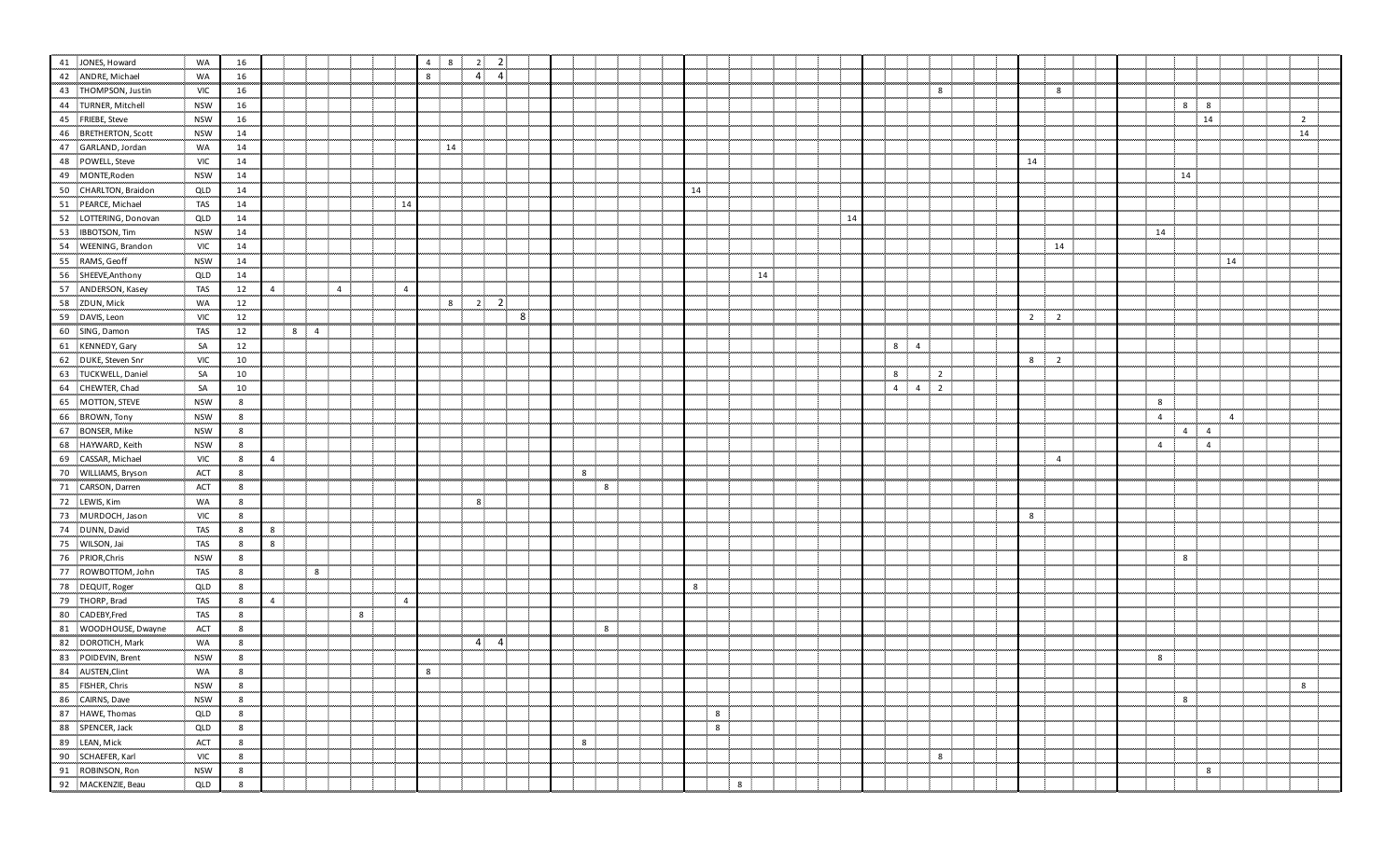| 93 GHILOTTI, Victor                                                                                                                                                                                                                                    | QLD        |                |   |                |                |                |  |                |                |                |  |                |  |                | $\overline{4}$<br>$\overline{4}$ |                |                |                |                |                |                |                |  |                                  |                |   |                |
|--------------------------------------------------------------------------------------------------------------------------------------------------------------------------------------------------------------------------------------------------------|------------|----------------|---|----------------|----------------|----------------|--|----------------|----------------|----------------|--|----------------|--|----------------|----------------------------------|----------------|----------------|----------------|----------------|----------------|----------------|----------------|--|----------------------------------|----------------|---|----------------|
| 94 SEABOURNE, Dwayne                                                                                                                                                                                                                                   | SA         | 8              |   | $\overline{4}$ | $\overline{4}$ |                |  |                |                |                |  |                |  |                |                                  |                |                |                |                |                |                |                |  |                                  |                |   |                |
| 95 THICKETT, Blake                                                                                                                                                                                                                                     | <b>NSW</b> | 8              |   |                |                |                |  |                |                |                |  |                |  |                |                                  |                |                |                |                |                |                |                |  |                                  |                | 8 |                |
| 96 SPURLING, Brayden                                                                                                                                                                                                                                   | <b>NSW</b> | 8              |   |                |                |                |  |                |                |                |  |                |  |                |                                  |                |                |                |                |                |                |                |  |                                  |                | 8 |                |
| 97 RUNDLE, Jamie                                                                                                                                                                                                                                       | QLD        | 8              |   |                |                |                |  |                |                |                |  |                |  |                |                                  | $\overline{4}$ | $\overline{4}$ |                |                |                |                |                |  |                                  |                |   |                |
| 98 JONES, Gavin                                                                                                                                                                                                                                        | QLD        | 6              |   |                |                |                |  |                |                |                |  |                |  | $\overline{4}$ |                                  |                | $\overline{2}$ |                |                |                |                |                |  |                                  |                |   |                |
| 99 PATTISON, Jake                                                                                                                                                                                                                                      | <b>NSW</b> | 6              |   |                |                |                |  |                |                |                |  |                |  |                |                                  |                |                |                |                |                |                |                |  | $\overline{4}$                   |                |   | $\overline{2}$ |
| 100 GIBBS, Dean                                                                                                                                                                                                                                        | <b>VIC</b> | 6              |   |                |                |                |  |                |                |                |  |                |  |                |                                  |                |                |                |                |                | $\overline{2}$ | $\overline{4}$ |  |                                  |                |   |                |
| 101 MITCHELL, Scott                                                                                                                                                                                                                                    | QLD        | 6              |   |                |                |                |  |                |                |                |  |                |  |                | $\overline{2}$                   |                |                |                | $\overline{4}$ |                |                |                |  |                                  |                |   |                |
| 102 ALDRIDGE, Keith                                                                                                                                                                                                                                    | QLD        |                |   |                |                |                |  |                |                |                |  |                |  |                | $\overline{2}$                   |                | $\overline{2}$ |                |                |                |                |                |  |                                  |                |   |                |
| 103 WOODBERRY, Matthew                                                                                                                                                                                                                                 | <b>TAS</b> | $\overline{4}$ |   |                |                | $\overline{4}$ |  |                |                |                |  |                |  |                |                                  |                |                |                |                |                |                |                |  |                                  |                |   |                |
| 104 KITSON, Ciff                                                                                                                                                                                                                                       | QLD        | 4              |   |                |                |                |  |                |                |                |  |                |  |                | $\overline{4}$                   |                |                |                |                |                |                |                |  |                                  |                |   |                |
| 105 ROBERTS, Matt                                                                                                                                                                                                                                      | SA         |                |   |                |                |                |  |                |                |                |  |                |  |                |                                  |                |                | $\overline{4}$ |                |                |                |                |  |                                  |                |   |                |
| 106 MITCHELL, Dylan                                                                                                                                                                                                                                    | SA         | 4              |   |                |                |                |  |                |                |                |  |                |  |                |                                  |                |                | $\overline{4}$ |                |                |                |                |  |                                  |                |   |                |
| 107 CLOTHIER, Brad                                                                                                                                                                                                                                     | SA         | 4              |   |                |                |                |  |                |                |                |  |                |  |                |                                  |                |                |                |                | $\overline{4}$ |                |                |  |                                  |                |   |                |
| 108 KRABBE, Chris                                                                                                                                                                                                                                      | QLD        |                |   |                |                |                |  |                |                |                |  |                |  |                |                                  | $\overline{2}$ | $\overline{2}$ |                |                |                |                |                |  |                                  |                |   |                |
| 109 MEISELBACH, Andrew                                                                                                                                                                                                                                 | QLD        |                |   |                |                |                |  |                |                |                |  |                |  |                |                                  |                |                |                |                |                |                |                |  |                                  |                |   |                |
| 110 JACKSON, James                                                                                                                                                                                                                                     | <b>VIC</b> | 4              |   |                |                |                |  |                |                |                |  |                |  |                |                                  |                |                |                |                |                | $\overline{4}$ |                |  |                                  |                |   |                |
| 111 BURTON-PYE, Dale                                                                                                                                                                                                                                   | <b>VIC</b> |                |   |                |                |                |  |                |                |                |  |                |  |                |                                  |                |                |                |                |                | $\overline{4}$ |                |  |                                  |                |   |                |
| 112 THOMPSON, Russell                                                                                                                                                                                                                                  | QLD        | 4              |   |                |                |                |  |                |                |                |  |                |  | $\overline{4}$ |                                  |                |                |                |                |                |                |                |  |                                  |                |   |                |
| 113 WILEY, Tom                                                                                                                                                                                                                                         | WA         | 4              |   |                |                |                |  |                | -4             |                |  |                |  |                |                                  |                |                |                |                |                |                |                |  |                                  |                |   |                |
| 114 MCAVOY, Alec                                                                                                                                                                                                                                       | WA         |                |   |                |                |                |  | $\overline{4}$ |                |                |  |                |  |                |                                  |                |                |                |                |                |                |                |  |                                  |                |   |                |
| 115 PALASIN, Steve                                                                                                                                                                                                                                     |            |                |   |                |                |                |  |                |                |                |  |                |  |                |                                  |                |                |                |                |                |                |                |  |                                  |                |   |                |
|                                                                                                                                                                                                                                                        | WA         | 4              |   |                |                |                |  | 4 <sup>1</sup> |                |                |  |                |  |                |                                  |                |                |                |                |                |                |                |  |                                  |                |   |                |
| 116 FITCH, Tyler<br>117 SIMPSON Aaron                                                                                                                                                                                                                  | <b>VIC</b> | 4              |   |                |                |                |  |                |                |                |  |                |  |                |                                  |                |                |                |                |                | $\overline{2}$ | $\overline{2}$ |  |                                  |                |   |                |
| 118 METHVEN, David                                                                                                                                                                                                                                     | <b>VIC</b> | 4              |   |                |                |                |  |                |                |                |  |                |  |                |                                  |                |                |                |                |                | $\overline{4}$ |                |  |                                  |                |   |                |
|                                                                                                                                                                                                                                                        | QLD        |                | 4 |                |                |                |  |                |                |                |  |                |  |                |                                  |                |                |                |                |                |                |                |  |                                  |                |   |                |
| 119 HUDSON, Luke<br>120 LANDERS, Daniel                                                                                                                                                                                                                | <b>NSW</b> | 4              |   |                |                |                |  |                |                |                |  |                |  |                |                                  |                |                |                |                |                |                |                |  | $\overline{4}$<br>$\overline{4}$ |                |   |                |
| 121 GENARES,Con                                                                                                                                                                                                                                        | <b>NSW</b> |                |   |                |                |                |  |                |                |                |  |                |  |                |                                  |                |                |                |                |                |                |                |  |                                  |                |   |                |
|                                                                                                                                                                                                                                                        | <b>NSW</b> | 4              |   |                |                |                |  |                |                |                |  |                |  |                |                                  |                |                |                |                |                |                |                |  | $\overline{4}$                   |                |   |                |
| 122 SCHOLFIELD, Sean<br>123 OLIVER, Mark                                                                                                                                                                                                               | TAS        | 4              |   |                | $\overline{4}$ |                |  |                |                |                |  |                |  |                |                                  |                |                |                |                |                |                |                |  |                                  |                |   |                |
| 124 EVANS, Alex                                                                                                                                                                                                                                        | QLD        |                |   |                |                |                |  |                |                |                |  |                |  | $\overline{4}$ |                                  |                |                |                |                |                |                |                |  |                                  |                |   |                |
|                                                                                                                                                                                                                                                        | QLD        | $\overline{a}$ |   |                |                |                |  |                |                |                |  |                |  |                |                                  |                | $\overline{4}$ |                |                |                |                |                |  |                                  |                |   |                |
|                                                                                                                                                                                                                                                        | QLD        | 4              |   |                |                |                |  |                |                |                |  |                |  | $\overline{4}$ |                                  |                |                |                |                |                |                |                |  |                                  |                |   |                |
|                                                                                                                                                                                                                                                        | <b>TAS</b> |                |   |                |                |                |  |                |                |                |  |                |  |                |                                  |                |                |                |                |                |                |                |  |                                  |                |   |                |
|                                                                                                                                                                                                                                                        | <b>TAS</b> | 4              |   |                |                | $\overline{4}$ |  |                |                |                |  |                |  |                |                                  |                |                |                |                |                |                |                |  |                                  |                |   |                |
|                                                                                                                                                                                                                                                        | <b>TAS</b> | 4              |   |                |                | $\overline{4}$ |  |                |                |                |  |                |  |                |                                  |                |                |                |                |                |                |                |  |                                  |                |   |                |
|                                                                                                                                                                                                                                                        | <b>TAS</b> |                |   |                | $\overline{4}$ |                |  |                |                |                |  |                |  |                |                                  |                |                |                |                |                |                |                |  |                                  |                |   |                |
|                                                                                                                                                                                                                                                        | <b>TAS</b> | 4              |   |                | $\overline{4}$ |                |  |                |                |                |  |                |  |                |                                  |                |                |                |                |                |                |                |  |                                  |                |   |                |
|                                                                                                                                                                                                                                                        | <b>TAS</b> | 4              |   |                | $\overline{4}$ |                |  |                |                |                |  |                |  |                |                                  |                |                |                |                |                |                |                |  |                                  |                |   |                |
|                                                                                                                                                                                                                                                        | <b>NSW</b> |                |   |                |                |                |  |                |                |                |  |                |  |                |                                  |                |                |                |                |                |                |                |  |                                  | $\overline{4}$ |   |                |
|                                                                                                                                                                                                                                                        | QLD        | 4              |   |                |                |                |  |                |                |                |  |                |  |                |                                  |                | 4              |                |                |                |                |                |  |                                  |                |   |                |
|                                                                                                                                                                                                                                                        | QLD        | 4              |   |                |                |                |  |                |                |                |  |                |  |                |                                  |                | 4              |                |                |                |                |                |  |                                  |                |   |                |
|                                                                                                                                                                                                                                                        | QLD        |                |   |                |                |                |  |                |                |                |  |                |  |                | $\overline{4}$                   |                |                |                |                |                |                |                |  |                                  |                |   |                |
|                                                                                                                                                                                                                                                        | ACT        | 4              |   |                |                |                |  |                |                |                |  | $\overline{4}$ |  |                |                                  |                |                |                |                |                |                |                |  |                                  |                |   |                |
|                                                                                                                                                                                                                                                        | ACT        | 4              |   |                |                |                |  |                |                |                |  | $\overline{4}$ |  |                |                                  |                |                |                |                |                |                |                |  |                                  |                |   |                |
|                                                                                                                                                                                                                                                        | ACT        |                |   |                |                |                |  |                |                |                |  | $\overline{4}$ |  |                |                                  |                |                |                |                |                |                |                |  |                                  |                |   |                |
|                                                                                                                                                                                                                                                        | ACT        | 4              |   |                |                |                |  |                |                |                |  | $\overline{4}$ |  |                |                                  |                |                |                |                |                |                |                |  |                                  |                |   |                |
|                                                                                                                                                                                                                                                        | SA         | 4              |   |                |                |                |  |                |                |                |  |                |  |                |                                  |                |                |                |                | 4              |                |                |  |                                  |                |   |                |
|                                                                                                                                                                                                                                                        | SA         |                |   |                |                |                |  |                |                |                |  |                |  |                |                                  |                |                |                |                | $\overline{4}$ |                |                |  |                                  |                |   |                |
|                                                                                                                                                                                                                                                        | WA         | 4              |   |                |                |                |  |                | $\overline{2}$ | $\overline{2}$ |  |                |  |                |                                  |                |                |                |                |                |                |                |  |                                  |                |   |                |
|                                                                                                                                                                                                                                                        | WA         | -4             |   |                |                |                |  |                |                | 4              |  |                |  |                |                                  |                |                |                |                |                |                |                |  |                                  |                |   |                |
| 124 EVANS, Alex<br>125 OLIVER, Mark<br>125 OLIVER, Mark<br>126 KAY, Jamie<br>127 HALL, Stan<br>128 SMITH, Paul<br>129 DAWKINS, Ben<br>130 REID, Owen<br>131 HINKSON, Sam<br>132 CAHILL, Matt<br>133 SAUNDERS, Brendan<br>134 EVANS, John<br>135 MASTER | WA         | -4             |   |                |                |                |  | $\overline{4}$ |                |                |  |                |  |                |                                  |                |                |                |                |                |                |                |  |                                  |                |   |                |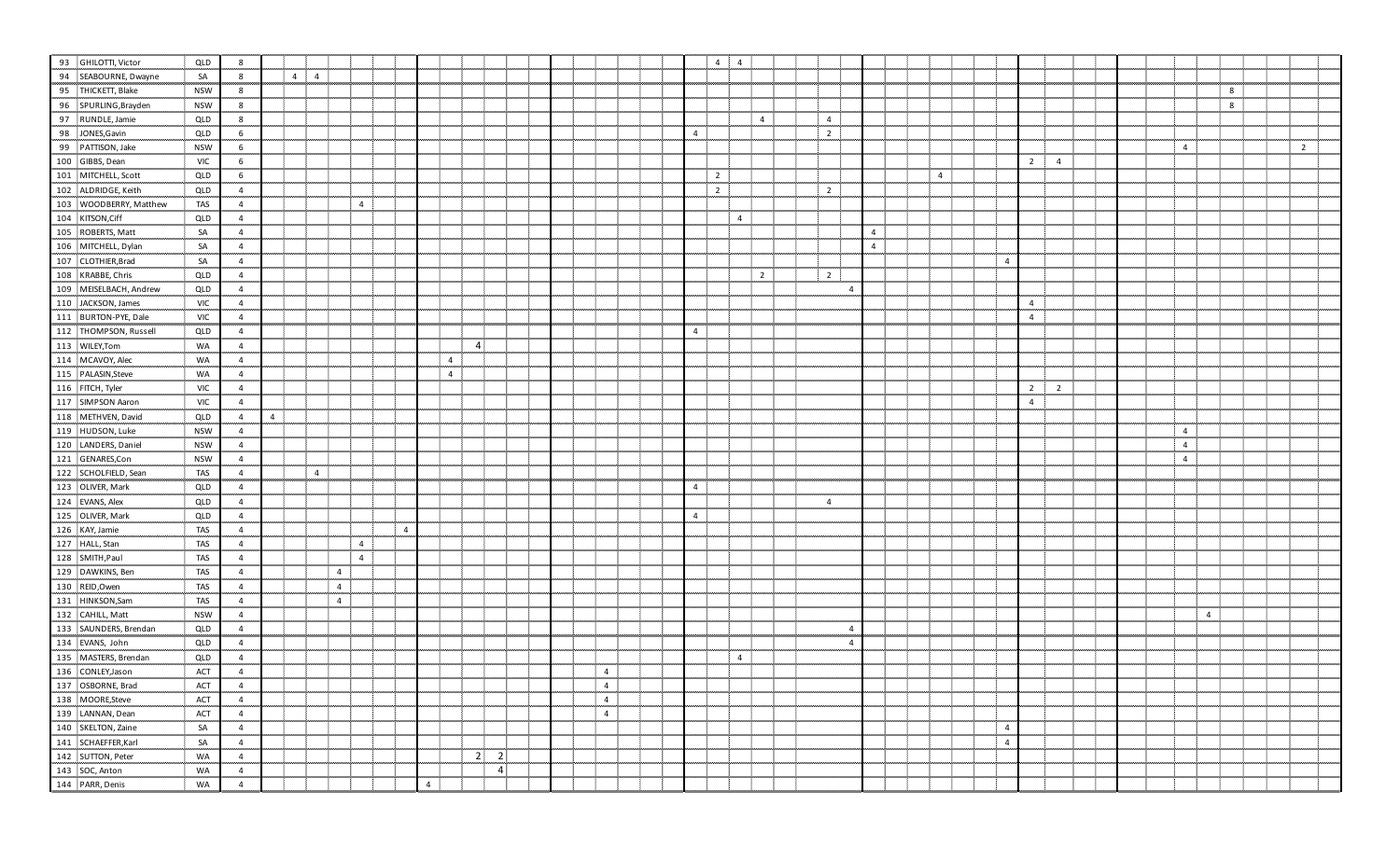| 145 HATCHETT, Blake                                                                                                                                                                                                                                                           | WA         |                |                |  | 4              |                |  |                |  |                |                |                |                |                |                |  |                |                |  |                |                |                |                |
|-------------------------------------------------------------------------------------------------------------------------------------------------------------------------------------------------------------------------------------------------------------------------------|------------|----------------|----------------|--|----------------|----------------|--|----------------|--|----------------|----------------|----------------|----------------|----------------|----------------|--|----------------|----------------|--|----------------|----------------|----------------|----------------|
| 146 COLLINS <corey< th=""><th>WA</th><th></th><th></th><th></th><th><math>\overline{4}</math></th><th></th><th></th><th></th><th></th><th></th><th></th><th></th><th></th><th></th><th></th><th></th><th></th><th></th><th></th><th></th><th></th><th></th><th></th></corey<> | WA         |                |                |  | $\overline{4}$ |                |  |                |  |                |                |                |                |                |                |  |                |                |  |                |                |                |                |
| 147 PARKER, Graham                                                                                                                                                                                                                                                            | <b>NSW</b> | $\overline{4}$ |                |  |                |                |  |                |  |                |                |                |                |                |                |  |                |                |  | $\overline{4}$ |                |                |                |
| 148 LOVETT, Leon                                                                                                                                                                                                                                                              | <b>NSW</b> | 4              |                |  |                |                |  |                |  |                |                |                |                |                |                |  |                |                |  |                | $\overline{4}$ |                |                |
| 149 DEWEY, Jason                                                                                                                                                                                                                                                              | <b>NSW</b> | 4              |                |  |                |                |  |                |  |                |                |                |                |                |                |  |                |                |  | $\overline{4}$ |                |                |                |
| 150 INSLEY, Terrence                                                                                                                                                                                                                                                          | <b>NSW</b> | $\overline{4}$ |                |  |                |                |  |                |  |                |                |                |                |                |                |  |                |                |  | $\overline{4}$ |                |                |                |
| 151 FAULKNER, Andy                                                                                                                                                                                                                                                            | <b>NSW</b> | $\overline{4}$ |                |  |                |                |  |                |  |                |                |                |                |                |                |  |                |                |  |                |                |                | $\overline{4}$ |
| 152 PAPWORTH, Troy                                                                                                                                                                                                                                                            | <b>NSW</b> | 4              |                |  |                |                |  |                |  |                |                |                |                |                |                |  |                |                |  |                |                |                | $\overline{4}$ |
| 153 ROSE, Shane                                                                                                                                                                                                                                                               | QLD        | 4              |                |  |                |                |  |                |  |                | $\overline{2}$ |                | $\overline{2}$ |                |                |  |                |                |  |                |                |                |                |
| 154 SAW, Liam                                                                                                                                                                                                                                                                 | QLD        | 4              |                |  |                |                |  |                |  |                | $\overline{4}$ |                |                |                |                |  |                |                |  |                |                |                |                |
| 155 TAYLOR, John                                                                                                                                                                                                                                                              | ACT        | 4              |                |  |                |                |  | $\overline{4}$ |  |                |                |                |                |                |                |  |                |                |  |                |                |                |                |
| 156 HOLMES, Ciaran                                                                                                                                                                                                                                                            | ACT        | 4              |                |  |                |                |  | $\overline{4}$ |  |                |                |                |                |                |                |  |                |                |  |                |                |                |                |
| 157 MOORE, Steve                                                                                                                                                                                                                                                              | <b>ACT</b> | 4              |                |  |                |                |  | $\overline{4}$ |  |                |                |                |                |                |                |  |                |                |  |                |                |                |                |
| 158 PETTIT, Wayne                                                                                                                                                                                                                                                             | ACT        | 4              |                |  |                |                |  | $\overline{4}$ |  |                |                |                |                |                |                |  |                |                |  |                |                |                |                |
| 159 YOUNG, Kevin                                                                                                                                                                                                                                                              | SA         | 4              |                |  |                |                |  |                |  |                |                |                |                | $\overline{4}$ |                |  |                |                |  |                |                |                |                |
| 160 DEL PILAR, Nathan                                                                                                                                                                                                                                                         | QLD        | $\overline{4}$ |                |  |                |                |  |                |  |                |                |                |                |                |                |  |                |                |  |                | $\overline{4}$ |                |                |
| 161 NETHERCOTT, Jed                                                                                                                                                                                                                                                           | SA         | 4              |                |  |                |                |  |                |  |                |                |                |                | $\overline{4}$ |                |  |                |                |  |                |                |                |                |
| 162 PETIT, Tony                                                                                                                                                                                                                                                               | SA         | $\overline{4}$ |                |  |                |                |  |                |  |                |                |                |                | $\overline{4}$ |                |  |                |                |  |                |                |                |                |
| 163 CADBY, Fred                                                                                                                                                                                                                                                               | <b>TAS</b> | $\overline{4}$ | $\overline{4}$ |  |                |                |  |                |  |                |                |                |                |                |                |  |                |                |  |                |                |                |                |
| 164 LOVEDEE, Tom                                                                                                                                                                                                                                                              | <b>NSW</b> | 4              |                |  |                |                |  |                |  |                |                |                |                |                |                |  |                |                |  |                |                | $\overline{4}$ |                |
| 165 CLARK, Andrew                                                                                                                                                                                                                                                             | <b>NSW</b> | 4              |                |  |                |                |  |                |  |                |                |                |                |                |                |  |                |                |  |                |                | $\overline{4}$ |                |
| 166 BUCKLEY, Jake                                                                                                                                                                                                                                                             | <b>NSW</b> | 4              |                |  |                |                |  |                |  |                |                |                |                |                |                |  |                |                |  |                |                | $\overline{4}$ |                |
| 167 SMITH, Connor                                                                                                                                                                                                                                                             | QLD        |                |                |  |                |                |  |                |  |                | $\overline{2}$ | $\overline{2}$ |                |                |                |  |                |                |  |                |                |                |                |
| 168 ROWLAND, Phil                                                                                                                                                                                                                                                             | SA         | $\overline{4}$ |                |  |                |                |  |                |  |                |                |                |                |                | $\overline{4}$ |  |                |                |  |                |                |                |                |
| 169 CAMPBELL, Mark                                                                                                                                                                                                                                                            | QLD        | $\overline{4}$ |                |  |                |                |  |                |  |                |                |                |                |                | $\overline{4}$ |  |                |                |  |                |                |                |                |
| 170 PUNA, Ben                                                                                                                                                                                                                                                                 | QLD        | $\overline{2}$ |                |  |                |                |  |                |  | 2              |                |                |                |                |                |  |                |                |  |                |                |                |                |
| 171 LLOYD, Cory                                                                                                                                                                                                                                                               | QLD        | $\overline{2}$ |                |  |                |                |  |                |  |                |                | $\overline{2}$ |                |                |                |  |                |                |  |                |                |                |                |
| 172 THOMAS, Gary                                                                                                                                                                                                                                                              | QLD        | $\overline{2}$ |                |  |                |                |  |                |  | $\overline{2}$ |                |                |                |                |                |  |                |                |  |                |                |                |                |
| 173 POWER.Corey                                                                                                                                                                                                                                                               | QLD        | $\overline{2}$ |                |  |                |                |  |                |  |                |                |                | $\overline{2}$ |                |                |  |                |                |  |                |                |                |                |
| 174 JUSTICE, Ben                                                                                                                                                                                                                                                              | QLD        | $\overline{2}$ |                |  |                |                |  |                |  |                | $\overline{2}$ |                |                |                |                |  |                |                |  |                |                |                |                |
| 175 KEWISH, Steve                                                                                                                                                                                                                                                             | <b>VIC</b> | 2              |                |  |                |                |  |                |  |                |                |                |                |                |                |  | $\overline{2}$ |                |  |                |                |                |                |
| 176 DOWDEN, lan                                                                                                                                                                                                                                                               | QLD        | 2              |                |  |                |                |  |                |  | 2              |                |                |                |                |                |  |                |                |  |                |                |                |                |
| 177 KIBBEY, Dom                                                                                                                                                                                                                                                               | QLD        | $\overline{2}$ |                |  |                |                |  |                |  |                |                |                | $\overline{2}$ |                |                |  |                |                |  |                |                |                |                |
| 178 STEVENS, Gary                                                                                                                                                                                                                                                             | WA         | 2              |                |  |                | 2 <sub>1</sub> |  |                |  |                |                |                |                |                |                |  |                |                |  |                |                |                |                |
| 179 GILLA, Lindsay                                                                                                                                                                                                                                                            | WA         | $\overline{2}$ |                |  |                | 2 <sup>1</sup> |  |                |  |                |                |                |                |                |                |  |                |                |  |                |                |                |                |
| 180 STANDING, Brad                                                                                                                                                                                                                                                            | WA         | $\overline{2}$ |                |  |                | 2              |  |                |  |                |                |                |                |                |                |  |                |                |  |                |                |                |                |
| 181 STANCZAK, Andrew                                                                                                                                                                                                                                                          | <b>VIC</b> | $\overline{2}$ |                |  |                |                |  |                |  |                |                |                |                |                |                |  |                | $\overline{2}$ |  |                |                |                |                |
| 182 McDOWELL, Liam                                                                                                                                                                                                                                                            | <b>VIC</b> | $\overline{2}$ |                |  |                |                |  |                |  |                |                |                |                |                |                |  |                | $\overline{2}$ |  |                |                |                |                |
| 183 COBURN, Stuart                                                                                                                                                                                                                                                            | <b>VIC</b> | $\overline{2}$ |                |  |                |                |  |                |  |                |                |                |                |                |                |  | $\overline{2}$ |                |  |                |                |                |                |
| 184 NOLAN, Hayden                                                                                                                                                                                                                                                             | <b>VIC</b> | $\overline{2}$ |                |  |                |                |  |                |  |                |                |                |                |                |                |  | $\overline{2}$ |                |  |                |                |                |                |
| 185 STANDEVEN, DAVE                                                                                                                                                                                                                                                           | <b>VIC</b> | $\overline{2}$ |                |  |                |                |  |                |  |                |                |                |                |                |                |  | $\overline{2}$ |                |  |                |                |                |                |
| 186 BAJOWSKI, Michael                                                                                                                                                                                                                                                         | <b>VIC</b> | $\overline{2}$ |                |  |                |                |  |                |  |                |                |                |                |                |                |  | $\overline{2}$ |                |  |                |                |                |                |
| 187 LACEY, Mick                                                                                                                                                                                                                                                               | QLD        | $\overline{2}$ |                |  |                |                |  |                |  |                |                | $\overline{2}$ |                |                |                |  |                |                |  |                |                |                |                |
| 188 MULLEN, Matt                                                                                                                                                                                                                                                              | QLD        | $\overline{2}$ |                |  |                |                |  |                |  |                |                | $\overline{2}$ |                |                |                |  |                |                |  |                |                |                |                |
| 189 JONES, Arthur                                                                                                                                                                                                                                                             | QLD        | $\overline{2}$ |                |  |                |                |  |                |  | $\overline{2}$ |                |                |                |                |                |  |                |                |  |                |                |                |                |
| 190 O"NEIL, Corey                                                                                                                                                                                                                                                             | QLD        | $\overline{2}$ |                |  |                |                |  |                |  | $\overline{2}$ |                |                |                |                |                |  |                |                |  |                |                |                |                |
| 191 O, MALLEY, Paul                                                                                                                                                                                                                                                           | QLD        | $\overline{2}$ |                |  |                |                |  |                |  |                |                |                | $\overline{2}$ |                |                |  |                |                |  |                |                |                |                |
| 192 GAINEY, Tim                                                                                                                                                                                                                                                               | QLD        | $\overline{2}$ |                |  |                |                |  |                |  | $\overline{2}$ |                |                |                |                |                |  |                |                |  |                |                |                |                |
| 193 CLARK, Tristan                                                                                                                                                                                                                                                            | QLD        | $\overline{2}$ |                |  |                |                |  |                |  | $\overline{2}$ |                |                |                |                |                |  |                |                |  |                |                |                |                |
| 194 PERCEVAL, Richard                                                                                                                                                                                                                                                         | QLD        | $\overline{2}$ |                |  |                |                |  |                |  |                |                |                | $\overline{2}$ |                |                |  |                |                |  |                |                |                |                |
| 195 McLENNAN, Matthew                                                                                                                                                                                                                                                         | QLD        | $\overline{2}$ |                |  |                |                |  |                |  |                |                |                | $\overline{2}$ |                |                |  |                |                |  |                |                |                |                |
| 196 MCLENNAN, lan                                                                                                                                                                                                                                                             | QLD        | $\overline{2}$ |                |  |                |                |  |                |  |                |                |                |                |                |                |  |                |                |  |                |                |                |                |
|                                                                                                                                                                                                                                                                               |            |                |                |  |                |                |  |                |  |                |                |                |                |                |                |  |                |                |  |                |                |                |                |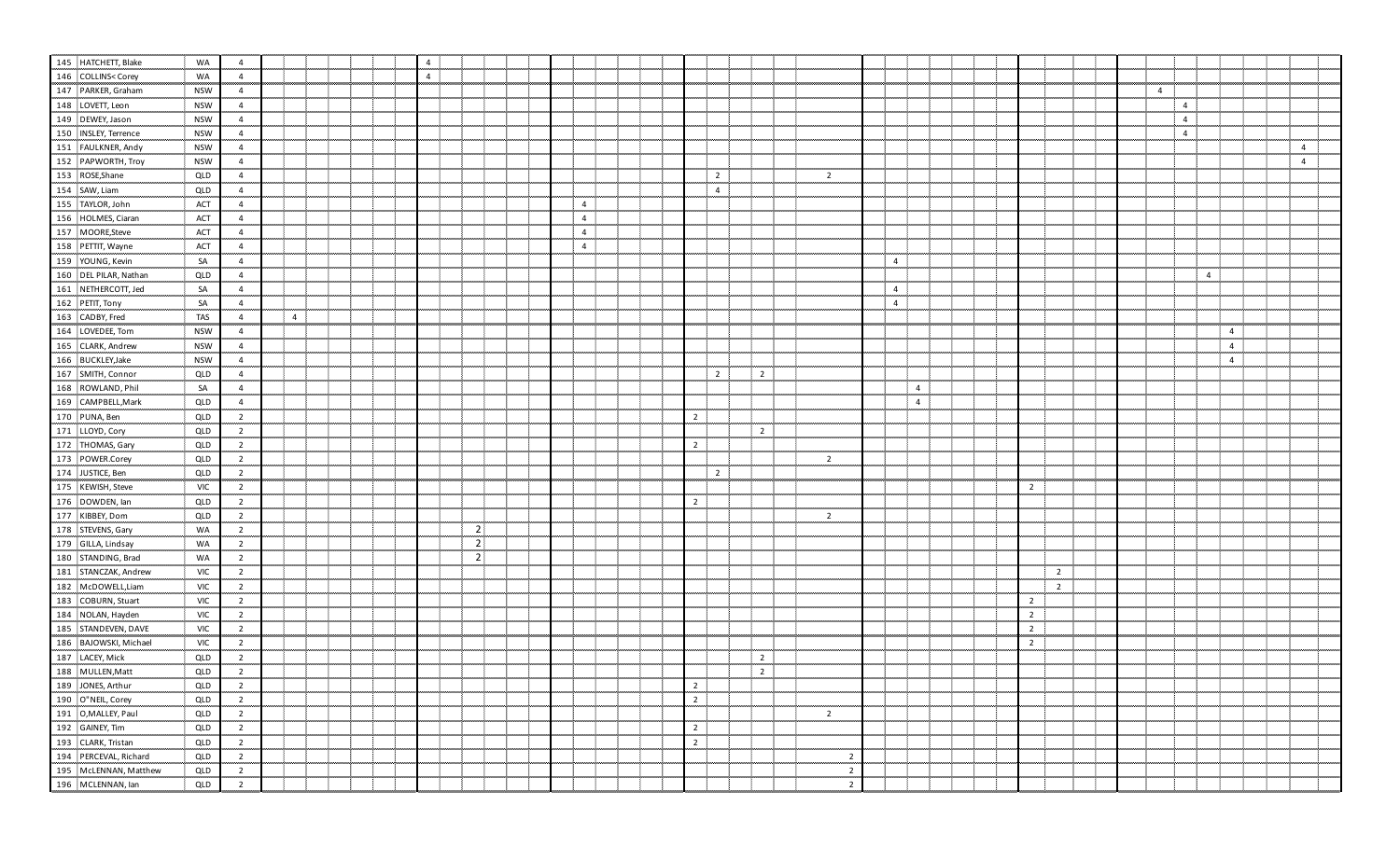| 197 KABAY, Jonathon  | QLD        |                |  |  |  |  |                |  |  |  |                |                |  |                |  |                |  |                |  |  |  |                |
|----------------------|------------|----------------|--|--|--|--|----------------|--|--|--|----------------|----------------|--|----------------|--|----------------|--|----------------|--|--|--|----------------|
| 198 KENNEDY, Ken Jnr | QLD        | -2             |  |  |  |  |                |  |  |  |                |                |  |                |  |                |  |                |  |  |  |                |
| 199 MC LENNAN, lan   | QLD        | $\overline{2}$ |  |  |  |  |                |  |  |  |                |                |  |                |  |                |  |                |  |  |  |                |
| 200 MATHESON, John   | QLD        | 2              |  |  |  |  |                |  |  |  |                |                |  | ຳ              |  |                |  |                |  |  |  |                |
| 201 THOMPSON, Trent  | QLD        | $\overline{2}$ |  |  |  |  |                |  |  |  |                |                |  | $\overline{2}$ |  |                |  |                |  |  |  |                |
| 202 JOSIC, Milan     | WA         |                |  |  |  |  | $\overline{2}$ |  |  |  |                |                |  |                |  |                |  |                |  |  |  |                |
| 203 COMITO, Joe      | WA         | $\overline{2}$ |  |  |  |  | $\overline{2}$ |  |  |  |                |                |  |                |  |                |  |                |  |  |  |                |
| 204 GIDGUP, Norm     | WA         | $\overline{2}$ |  |  |  |  | 2 <sub>1</sub> |  |  |  |                |                |  |                |  |                |  |                |  |  |  |                |
| 205 PARKER, Graham   | WA         | $\overline{2}$ |  |  |  |  |                |  |  |  |                |                |  |                |  |                |  |                |  |  |  | $\overline{2}$ |
| 206 JOHNSON, Scott   | <b>NSW</b> | $\overline{2}$ |  |  |  |  |                |  |  |  |                |                |  |                |  |                |  |                |  |  |  | $\overline{2}$ |
| 207 SCARFE, Craig    | <b>NSW</b> | $\overline{2}$ |  |  |  |  |                |  |  |  |                |                |  |                |  |                |  |                |  |  |  | $\overline{2}$ |
| 208 ALLEN, Desean    | <b>NSW</b> | $\overline{2}$ |  |  |  |  |                |  |  |  |                |                |  |                |  |                |  |                |  |  |  | $\overline{2}$ |
| 209 MACLEOD, Kim     | <b>NSW</b> | $\overline{2}$ |  |  |  |  |                |  |  |  |                |                |  |                |  |                |  |                |  |  |  | $\overline{2}$ |
| 210 WEYMAN, Jerry    | <b>NSW</b> | $\overline{2}$ |  |  |  |  |                |  |  |  |                |                |  |                |  |                |  |                |  |  |  | $\overline{2}$ |
| 211 MORGAN, Adam     | QLD        | $\mathcal{D}$  |  |  |  |  |                |  |  |  | $\overline{2}$ |                |  |                |  |                |  |                |  |  |  |                |
| 212 GREEN, Shaun     | QLD        | $\overline{2}$ |  |  |  |  |                |  |  |  | $\overline{2}$ |                |  |                |  |                |  |                |  |  |  |                |
| 213 CUMING, Mal      | <b>VIC</b> |                |  |  |  |  |                |  |  |  |                |                |  |                |  |                |  | $\overline{2}$ |  |  |  |                |
| 214 CLARK, Anthony   | SA         | $\overline{2}$ |  |  |  |  |                |  |  |  |                |                |  |                |  | $\overline{2}$ |  |                |  |  |  |                |
| 215 WILSON, Colin    | SA         | $\overline{2}$ |  |  |  |  |                |  |  |  |                |                |  |                |  | $\overline{2}$ |  |                |  |  |  |                |
| 216 JUSTICE, Thomas  | QLD        | $\overline{2}$ |  |  |  |  |                |  |  |  |                | $\overline{2}$ |  |                |  |                |  |                |  |  |  |                |
| 217 KING, Robbie     | QLD        | $\overline{2}$ |  |  |  |  |                |  |  |  |                | $\overline{2}$ |  |                |  |                |  |                |  |  |  |                |
| 218 WOODS, Robert    | QLD        | $\mathbf 0$    |  |  |  |  |                |  |  |  |                |                |  |                |  |                |  |                |  |  |  |                |
| 219 JAMES, Troy      | QLD        | $\Omega$       |  |  |  |  |                |  |  |  |                |                |  |                |  |                |  |                |  |  |  |                |
| 220 DUEILI, Daniel   | <b>NSW</b> | $\mathbf 0$    |  |  |  |  |                |  |  |  |                |                |  |                |  |                |  |                |  |  |  |                |
| 221 JONES, Craig     | <b>NSW</b> | $\Omega$       |  |  |  |  |                |  |  |  |                |                |  |                |  |                |  |                |  |  |  |                |
| 222 EAGERS, Andrew   | <b>NSW</b> | 0              |  |  |  |  |                |  |  |  |                |                |  |                |  |                |  |                |  |  |  |                |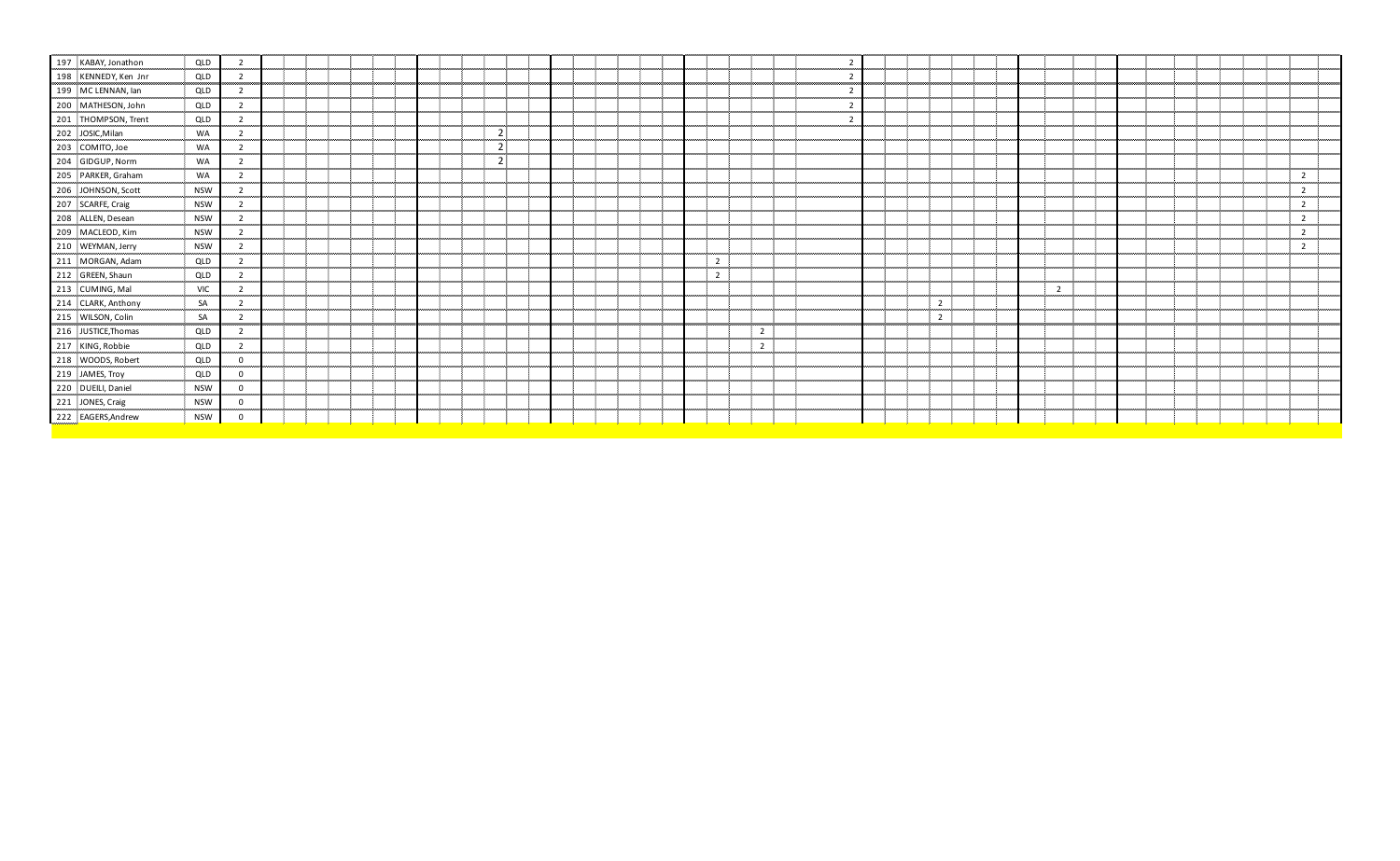|                | EFFECTIVE AS OF 31st May 2022             |             |              |                           |                |                   | TAS                 |                       |               |                |                                                                          |                           | WA                 |                          |                                  |                                        |                     |              | ACT            |                           |             |                |                          |                       |                | QLD                             |                        |                |             |                |                                | <b>SA</b>                      |                             |                            |               |                                | <b>VIC</b>                          |                          |                  |                 |              |                | <b>NSW</b>                                  |                        |                         |           |
|----------------|-------------------------------------------|-------------|--------------|---------------------------|----------------|-------------------|---------------------|-----------------------|---------------|----------------|--------------------------------------------------------------------------|---------------------------|--------------------|--------------------------|----------------------------------|----------------------------------------|---------------------|--------------|----------------|---------------------------|-------------|----------------|--------------------------|-----------------------|----------------|---------------------------------|------------------------|----------------|-------------|----------------|--------------------------------|--------------------------------|-----------------------------|----------------------------|---------------|--------------------------------|-------------------------------------|--------------------------|------------------|-----------------|--------------|----------------|---------------------------------------------|------------------------|-------------------------|-----------|
|                | 2021 AUSTRALIAN LADIES<br><b>RANKINGS</b> |             |              | Masters<br>unceston       |                | TAS State Singles | Van Diemens Classic | ပ                     |               | Midland Ma     | <mark>Bob Grayson Memor</mark><br>Kingsway Superoos<br>Kingsway Superoos | ੌ<br>Gst<br>$\sharp$<br>š | jibel<br>÷         | ලි<br>Bunbury Classic    | WA State Singles                 | South Suburban Masters<br>Peel Classic | Brindabella Classic | Capital Open | State Singles  | Canberra Cl<br>ACTOpen    | Last Chance | ZONE 1 OPEN    | 즶<br>ONE <sub>4</sub> OP | <b>JUNSHINE STATE</b> | ZONE 8 OPEN    | State Singles<br>N Q Classic    | -di<br>Challenger      | ZONE 10 OPEN   | ZONE 6 OPEN | $\sigma$       | $\theta$<br>Murray Bridge An   | Murray Bridge GP               | <b>/SA OPEN</b><br>$\Omega$ | Darts SA OPEN 2.           | ô<br>$\Omega$ | Victorian Classic              | Victorian Easter C<br>State Singles | - 19<br>Australian Maste | Newcasle Classic | aoval Classic   | Classi       | Silver Classic | $\sigma$<br>State Singles<br>හි<br>reat Lak |                        | CCLC Australian Classic | vorth Gan |
| RANKING        | NAME                                      | STATE       | <b>TOTAL</b> | $15-0d-22$<br>$29-1an-22$ |                | $18 - 10 - 22$    | 3-Sep-22            | 20-Aug-22<br>4-Sep-22 |               |                |                                                                          | 6-Mar-22                  | $20$ -Aug-22       | $16\text{-}t0\text{-}22$ | 26-Jun-22                        | $28-Aug-21$<br>$9 - 1$ ul-22           | $17-0ct-21$         | 4-Apr-22     | $18 - J$ un-22 | 25-Sep-22<br>22<br>6-Nov- | 4-Dec-22    | $5$ -Jun-22    | 4-Apr-22                 | 22-May-22             | 15-May-22      | $19 - 10 - 22$<br>$18 - 5ep-22$ | $14-Nov-21$            | $17 - 10 - 22$ | $21-Aug-22$ | 29-May-22      | $24-Apr-22$                    | $28-Aug-22$<br>$1-Ma\gamma-22$ | 18-Jul-21                   | 11-Sep-22                  | $14$ -Feb-21  | $26 - Jun - 22$<br>$17-Apr-22$ | 23-Oct-22                           | $3-0ct-21$               | 13-Nov-22        | $22 - Feb - 22$ | $3$ -Apr-22  | $1-May-22$     | 6-Mar-22                                    | $2-0t-22$<br>22-May-22 | $25 - J$ un-22          | 10-Sep-22 |
| $\mathbf{1}$   | WATKINS, Emma                             | TAS         | 90           | 18  18  14                |                |                   | 18                  | 18                    |               | $\overline{a}$ |                                                                          |                           |                    |                          |                                  |                                        |                     |              |                |                           |             |                |                          |                       |                |                                 |                        |                |             |                |                                |                                |                             |                            |               |                                |                                     |                          |                  |                 |              |                |                                             |                        |                         |           |
| $\overline{2}$ | McLEOD, Dot                               | WA          | 80           | ÷.                        |                |                   |                     |                       |               |                | 8 <sup>1</sup>                                                           | 14                        | 18                 |                          | 18 18                            |                                        |                     |              |                |                           |             |                |                          |                       |                |                                 |                        |                |             |                |                                |                                |                             |                            |               |                                | -11                                 |                          |                  |                 |              |                |                                             |                        |                         |           |
| $\overline{3}$ | MITCHELL, Kym                             | SA          | 72           |                           |                |                   |                     |                       |               |                |                                                                          |                           |                    |                          |                                  |                                        |                     |              |                |                           |             |                |                          |                       |                |                                 |                        |                |             | 18             | 18 18                          |                                |                             | 18                         |               |                                |                                     |                          |                  |                 |              |                |                                             |                        |                         |           |
| $\mathbf{A}$   | BURN, Lorraine                            | QLD         | 62           | ÷.                        |                |                   |                     |                       |               |                |                                                                          |                           |                    |                          |                                  |                                        |                     |              |                |                           |             | 18             | 18                       | 8                     |                | 18                              |                        |                |             |                |                                |                                |                             |                            |               |                                | ÷                                   |                          |                  |                 |              |                |                                             |                        |                         |           |
|                | DANN, Jucinta                             | WA          | 60           |                           |                |                   |                     |                       |               |                | 14 18 4                                                                  |                           | 8.                 |                          | $4 \quad 8$                      | $\overline{a}$                         |                     |              |                |                           |             |                |                          |                       |                |                                 |                        |                |             |                |                                |                                |                             |                            |               |                                |                                     |                          |                  |                 |              |                |                                             |                        |                         |           |
| 6              | FAULKNER, Leeanne                         | TAS         | 58           | 14                        |                | 8                 | $\overline{4}$      |                       | $14 \quad 18$ |                |                                                                          |                           |                    |                          |                                  |                                        |                     |              |                |                           |             |                |                          |                       |                |                                 |                        |                |             |                |                                |                                |                             |                            |               |                                | ÷                                   |                          |                  |                 |              |                |                                             |                        |                         |           |
| $7^{\circ}$    | SMITH, Sandra                             | TAS         | 58           |                           |                | 8 14 18 14        |                     | $\cdot$ 4             |               |                |                                                                          |                           |                    |                          |                                  |                                        |                     |              |                |                           |             |                |                          |                       |                |                                 |                        |                |             |                |                                |                                |                             |                            |               |                                |                                     |                          |                  |                 |              |                |                                             |                        |                         |           |
| 8<br>.         | MORRISON, Lyn                             | SA<br>1.111 | 58<br>.      |                           |                |                   |                     |                       |               |                |                                                                          |                           |                    |                          |                                  |                                        |                     |              |                |                           |             |                |                          | 14                    |                |                                 |                        |                |             | 14             | 4 14                           |                                |                             | $\overline{4}$             |               | 8                              | - 1                                 |                          |                  |                 |              |                |                                             |                        |                         |           |
| 9<br>          | CLARKE, Angela                            | WA<br>.     | 44<br>.      |                           |                |                   |                     |                       |               |                |                                                                          |                           | 14 <sup>5</sup>    |                          | 8 14                             | 8                                      |                     |              |                |                           |             |                |                          |                       |                |                                 |                        |                |             |                |                                |                                |                             |                            |               |                                |                                     |                          |                  |                 |              |                |                                             |                        |                         |           |
| 10             | VAKANOFITI, Seni                          | QLD         | 42           |                           |                |                   |                     |                       |               |                |                                                                          |                           |                    |                          |                                  |                                        |                     |              |                |                           |             | 8              | 8                        |                       |                | 14 8                            | 4                      |                |             |                |                                |                                |                             |                            |               |                                |                                     |                          |                  |                 |              |                |                                             |                        |                         |           |
| 11             | SHEERIN, Chrissy                          | QLD         | 38           |                           |                |                   |                     |                       |               |                |                                                                          |                           |                    |                          |                                  |                                        |                     |              |                |                           |             | $\overline{4}$ | $\overline{4}$           |                       | 18             | 8                               | $\overline{4}$         |                |             |                |                                |                                |                             |                            |               |                                |                                     |                          |                  |                 |              |                |                                             |                        |                         |           |
| 12             | GAMBIE, Jane                              | WA          | 38           |                           |                |                   |                     |                       |               |                | 14                                                                       | 8                         | $\overline{4}$     |                          | 8 <sup>2</sup>                   | $\Delta$                               |                     |              |                |                           |             |                |                          |                       |                |                                 |                        |                |             |                |                                |                                |                             |                            |               |                                |                                     |                          |                  |                 |              |                |                                             |                        |                         |           |
| 13             | SLATER, Courtney                          | TAS         | <br>38       |                           | $8 \t 4$       |                   | $\overline{4}$      | 8                     |               | 14             |                                                                          |                           |                    |                          |                                  |                                        |                     |              |                |                           |             |                |                          |                       |                |                                 |                        |                |             |                |                                |                                |                             |                            |               |                                |                                     |                          |                  |                 |              |                |                                             |                        |                         |           |
| 14             | JAMES, Vanessa                            | QLD         | 36           |                           |                |                   |                     |                       |               |                |                                                                          |                           |                    |                          |                                  |                                        |                     |              |                |                           |             |                | 14                       |                       |                | 4                               | 18                     |                |             |                |                                |                                |                             |                            |               |                                |                                     |                          |                  |                 |              |                |                                             |                        |                         |           |
|                | 15 RIBERIO, Monica                        | <b>NSW</b>  | 36           |                           |                |                   |                     |                       |               |                |                                                                          |                           |                    |                          |                                  |                                        |                     |              |                |                           |             |                |                          |                       |                |                                 |                        |                |             |                |                                |                                |                             |                            |               |                                |                                     |                          |                  |                 | 18           |                | 18                                          |                        |                         |           |
| 16             | CARTER, Natalie                           | WA          | 36           | ÷.                        |                |                   |                     |                       |               |                |                                                                          | 18                        |                    |                          | 4                                | 14                                     |                     |              |                |                           |             |                |                          |                       |                |                                 |                        |                |             |                |                                |                                |                             |                            |               |                                | ÷                                   |                          |                  |                 |              |                |                                             |                        |                         |           |
|                | 17 KEWISH, Tori                           | VIC         | 36           |                           |                |                   |                     |                       |               |                |                                                                          |                           |                    |                          |                                  |                                        |                     |              |                |                           |             |                |                          | 18                    |                |                                 |                        |                |             |                |                                |                                |                             |                            |               | 18                             |                                     |                          |                  |                 |              |                |                                             |                        |                         |           |
|                | 18 DOBBIN, Linda                          | <b>NSW</b>  | 36           |                           |                |                   |                     | -9                    |               |                |                                                                          |                           |                    |                          |                                  |                                        |                     |              |                |                           |             |                |                          |                       |                |                                 |                        |                |             |                |                                |                                |                             |                            |               |                                |                                     |                          |                  |                 | $4 \quad 14$ |                |                                             | 18                     |                         |           |
|                | 19 MORRISON, Abbey                        | SA          | 34           |                           |                |                   |                     |                       |               |                |                                                                          |                           |                    |                          |                                  |                                        |                     |              |                |                           |             |                |                          |                       |                |                                 |                        |                |             | 8              | 14                             |                                |                             | $\cdot$ 8                  |               | $\overline{4}$                 |                                     |                          |                  |                 |              |                |                                             |                        |                         |           |
|                | 20 COCKIE, Evelyn                         | WA          | 32           |                           |                |                   |                     |                       |               |                | 8                                                                        | $\overline{4}$            | 8                  |                          | 8 <sub>1</sub><br>$\overline{4}$ |                                        |                     |              |                |                           |             |                |                          |                       |                |                                 |                        |                |             |                |                                |                                |                             |                            |               |                                |                                     |                          |                  |                 |              |                |                                             |                        |                         |           |
|                | 21 LOCH, AMANDA                           | SA          | 30           |                           |                |                   |                     |                       |               |                |                                                                          |                           |                    |                          |                                  |                                        |                     |              |                |                           |             |                |                          | $\overline{4}$        |                |                                 |                        |                |             |                | 8                              |                                |                             |                            |               | 18                             |                                     |                          |                  |                 |              |                |                                             |                        |                         |           |
|                | 22 HADLEY, Joanne                         | VIC         | 30           |                           |                |                   |                     |                       |               |                |                                                                          |                           |                    |                          |                                  |                                        |                     |              |                |                           |             |                |                          |                       |                |                                 |                        |                |             |                | 8                              |                                |                             |                            |               | 8 <sup>1</sup><br>14           |                                     |                          |                  |                 |              |                |                                             |                        |                         |           |
|                | 23 DILGER, EVA                            | QLD         | 28           |                           |                |                   |                     |                       |               |                |                                                                          |                           |                    |                          |                                  |                                        |                     |              |                |                           |             | $2^{\circ}$    | $\overline{2}$           |                       |                |                                 | $2 \qquad 14 \qquad 8$ |                |             |                |                                |                                |                             |                            |               |                                |                                     |                          |                  |                 |              |                |                                             |                        |                         |           |
| 24             | MARTIN, Kathleen                          | QLD         | 28           |                           |                |                   |                     |                       |               |                |                                                                          |                           |                    |                          |                                  |                                        |                     |              |                |                           |             |                |                          |                       | $8 \t3 \t8$    | $4 \quad 8$                     |                        |                |             |                |                                |                                |                             |                            |               |                                |                                     |                          |                  |                 |              |                |                                             |                        |                         |           |
|                | 25 AUSTIN, Emily                          | <b>NSW</b>  | 26           |                           |                |                   |                     |                       |               |                |                                                                          |                           |                    |                          |                                  |                                        |                     |              |                |                           |             |                |                          |                       |                |                                 |                        |                |             |                |                                |                                |                             |                            |               |                                |                                     |                          |                  |                 | $4 \quad 18$ |                | $\overline{4}$                              |                        |                         |           |
|                | 26 SPENCE, GEMMA                          | <b>NSW</b>  | 26           |                           |                |                   |                     |                       |               |                |                                                                          |                           |                    |                          |                                  |                                        |                     |              |                |                           |             |                |                          |                       |                |                                 |                        |                |             |                |                                |                                |                             |                            |               |                                |                                     |                          |                  |                 | 14 8         |                | $\overline{4}$                              |                        |                         |           |
|                | 27 MACDONALD, Tracy                       | QLD         | 26           |                           |                |                   |                     |                       |               |                |                                                                          |                           |                    |                          |                                  |                                        |                     |              |                |                           |             | 8              |                          | $4 \t14$              |                |                                 |                        |                |             |                |                                |                                |                             |                            |               |                                |                                     |                          |                  |                 |              |                |                                             |                        |                         |           |
|                | 28 PRICE, Leah                            | WA          | 24           |                           |                |                   |                     |                       |               |                |                                                                          |                           |                    |                          | $\overline{4}$                   | 20                                     |                     |              |                |                           |             |                |                          |                       |                |                                 |                        |                |             |                |                                |                                |                             |                            |               |                                |                                     |                          |                  |                 |              |                |                                             |                        |                         |           |
|                | }<br>29 MATSON, Vivia                     | <br>QLD     | <br>22       |                           |                |                   |                     |                       |               |                |                                                                          |                           |                    |                          |                                  |                                        |                     |              |                |                           |             |                | $\overline{4}$           |                       | $\overline{4}$ | ÷.                              | 14                     |                |             |                |                                |                                |                             |                            |               |                                |                                     |                          |                  |                 |              |                |                                             |                        |                         |           |
|                | 30 PICKETT. Kayleigh                      | WA          | 22           |                           |                |                   |                     |                       |               |                | 18                                                                       |                           | 4                  |                          |                                  |                                        |                     |              |                |                           |             |                |                          |                       |                |                                 |                        |                |             |                |                                |                                |                             |                            |               |                                |                                     |                          |                  |                 |              |                |                                             |                        |                         |           |
| hannoon a      | -------------------<br>31 HOMER, Maureen  | QLD         | 22           | ÷.                        |                |                   |                     |                       |               |                | -----<br>- 11                                                            |                           |                    |                          |                                  |                                        |                     |              |                |                           | -9          |                |                          | $\overline{4}$        |                | 18                              |                        |                |             |                |                                |                                |                             |                            |               |                                | - 11                                |                          |                  |                 |              |                |                                             |                        |                         |           |
|                | 32 WHITTING, Terrieanne                   | <b>NSW</b>  | 20           | п.                        |                |                   |                     |                       |               |                | - 11                                                                     |                           |                    |                          |                                  |                                        |                     |              |                |                           |             |                |                          |                       |                | ÷                               |                        |                |             |                |                                |                                |                             |                            |               |                                |                                     |                          |                  | 18              |              |                | $\overline{2}$                              |                        |                         |           |
|                | 33 CATTZ, Cheril                          | WA          | <br>20       | п.                        |                |                   |                     |                       |               |                | $8 \t 8$                                                                 | $\overline{4}$            |                    |                          |                                  |                                        |                     |              |                |                           |             |                |                          |                       |                | ,,,,,,,,,,                      |                        |                |             |                |                                |                                |                             |                            |               |                                |                                     |                          |                  |                 |              |                |                                             | an an                  |                         |           |
|                | 34 MORRIS, Tereasa                        | TAS         | 20           |                           | 8 <sup>1</sup> |                   | 8                   | $\overline{4}$        |               |                |                                                                          |                           |                    |                          |                                  |                                        |                     |              |                |                           |             |                |                          |                       |                | ÷                               |                        |                |             |                |                                |                                |                             |                            |               |                                |                                     |                          |                  |                 |              |                |                                             |                        |                         |           |
|                | 35 KOVEVE, Iti                            | QLD         | 18           | <b>F</b>                  |                |                   |                     |                       |               |                |                                                                          |                           |                    |                          |                                  |                                        |                     |              |                |                           |             | 14             |                          |                       |                | 4                               |                        |                |             |                |                                |                                |                             |                            |               |                                |                                     |                          |                  |                 |              |                |                                             |                        |                         |           |
|                | 36 BELL, Marianne                         | WA          | <br>16       |                           | .              |                   |                     |                       |               |                | .                                                                        | $\overline{4}$            | <br>$\overline{4}$ |                          | .                                | <br>8                                  |                     |              |                | .                         |             | .              |                          |                       |                |                                 |                        |                |             |                |                                |                                |                             |                            |               | .                              | .                                   |                          |                  |                 |              |                |                                             |                        |                         |           |
| -----          | 37 WILLIAMS, Noelene                      | TAS         | 16           | matina.                   | $4 \quad 8$    |                   |                     | $\frac{1}{2}$ 4       |               |                |                                                                          |                           |                    |                          |                                  |                                        |                     |              |                |                           | <b>A</b>    |                |                          |                       |                |                                 |                        |                |             |                |                                |                                |                             | - 10                       |               |                                | - 31                                |                          |                  |                 |              |                |                                             |                        |                         |           |
|                | 38 TAYLOR, Jules                          | SA          | 16           |                           |                |                   |                     |                       |               |                |                                                                          |                           |                    |                          |                                  |                                        |                     |              |                |                           |             |                |                          |                       |                |                                 |                        |                |             | $\overline{4}$ | 4                              |                                |                             | $\overline{\phantom{0}}$ 8 |               |                                |                                     |                          |                  |                 |              |                |                                             |                        |                         |           |
|                | 39 AINSWORTH, Danni                       | .<br>SA     | <br>16       | ÷                         |                |                   |                     |                       |               |                | .                                                                        |                           |                    | .                        |                                  |                                        |                     |              |                |                           | <br>-9      |                |                          |                       |                | ,,,,,,,,,,,,                    |                        |                |             | 8              | <br>$\overline{\phantom{0}}$ 8 |                                |                             | -11                        |               |                                | <br>- 51                            |                          |                  |                 |              |                |                                             | .                      |                         |           |
|                | 40 SMYTH, Barb                            | .<br>SA     | <br>14       | ÷                         | . <b>.</b>     |                   |                     |                       |               |                |                                                                          |                           |                    |                          |                                  |                                        |                     |              |                |                           |             |                |                          |                       |                | minister<br>1                   |                        |                |             |                |                                |                                | .                           | 14                         |               |                                | --- -----                           |                          |                  |                 |              |                |                                             |                        |                         |           |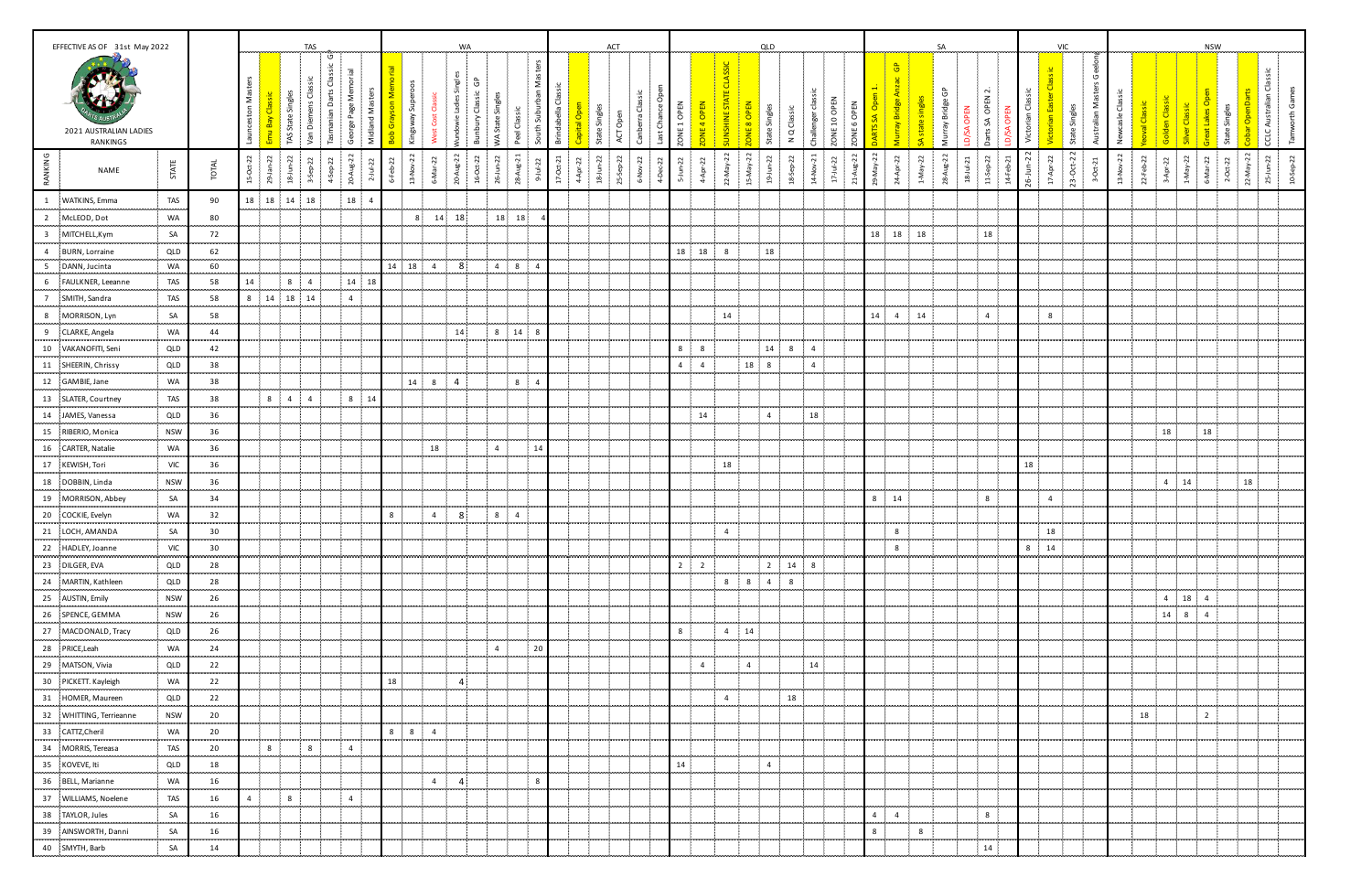| EFFECTIVE AS OF 31st May 2022                                  |                 |                                                   |                      |                |                   | TAS                     |                                                        |                                       |   |                                      |                 |               | WA                    |                                   |               |                                                    |         |                               | ACT                 |                                     |                   |                  |                  |                                    |                | QLD                |                                  |                |                        |                  |                                  | SA.                  |                              |                                  |                        |                |                                   |                       |                  |                 |                           |                | <b>NSW</b>    |                                          |                            |            |
|----------------------------------------------------------------|-----------------|---------------------------------------------------|----------------------|----------------|-------------------|-------------------------|--------------------------------------------------------|---------------------------------------|---|--------------------------------------|-----------------|---------------|-----------------------|-----------------------------------|---------------|----------------------------------------------------|---------|-------------------------------|---------------------|-------------------------------------|-------------------|------------------|------------------|------------------------------------|----------------|--------------------|----------------------------------|----------------|------------------------|------------------|----------------------------------|----------------------|------------------------------|----------------------------------|------------------------|----------------|-----------------------------------|-----------------------|------------------|-----------------|---------------------------|----------------|---------------|------------------------------------------|----------------------------|------------|
| 2021 AUSTRALIAN LADIES<br><b>RANKINGS</b>                      |                 |                                                   | Nas<br>inceston<br>Ξ |                | TAS State Singles | ens Classic<br>Van Dien | ပ<br>assic<br>$\overline{\circ}$<br>Darts<br>Tasmanian | 콩<br>George Page Me<br>Midland Master | Σ | Super<br>son<br>Kingsway<br>Bob Gray | පී<br>West Cost | jã<br>undowie | ලි<br>Bunbury Classic | VA State Singles                  | Peel Classic  | Masters<br>÷<br>South Suburban<br>Brindabella Clas | ital Op | State Singles                 | 5<br>င်္<br>ACT     | Canberra Clas                       | ceo<br>Last Chand | ZONE 1 OPEN      | <b>DNE4 OPEN</b> | <b>ASSIC</b><br><b>UNSHINE STA</b> | ONE 8 OPEN     |                    | das<br>N Q Classic<br>Challenger | ZONE 10 OPEN   | ONE <sub>6</sub> OPEN  |                  | $rac{a}{a}$                      | ී<br>Murray Bridge ( | OPEN<br>5A<br>$\overline{a}$ | $\sim$<br>OPEN.<br>Darts SA<br>ᄒ | Classic<br>torian<br>š |                | Victorian Easter<br>State Singles | Σ<br>등<br><b>Aust</b> | Newcasle Classic | ral Classi      | ᅙ                         | Classic        | State Singles |                                          | Classic<br>CCLC Australian | ಅ<br>worth |
| RANKING<br>NAME                                                | STATE           | TOTAL                                             | $15-0t-22$           | 29.            | $18 - 10 - 22$    | 3-Sep-22                | $4$ -Sep-22                                            | 20-Aug-22<br>$2 - 1 - 22$             |   | $\overline{2}$<br>$6 - 22$<br>13-Nov | 6-Mar-22        | 20-Aug-22     | $16 - 0t - 22$        | 26-Jun-22<br>28-Aug-21            | $9 - 10 - 22$ | $17-0ct-21$                                        |         | $18 - 10 - 22$<br>$4$ -Apr-22 | $\ddot{5}$<br>-Sep- | 6-Nov-22                            | 4-Dec-22          | $5 - J$ un-22    | 4-Apr-22         | $22$ -May-22                       | $15-May-22$    | $19 - 10 - 22$     | 14-Nov-21<br>18-Sep-22           | $17 - 14 - 22$ | $\mu$ g-22<br>$21 - A$ | $-May-22$<br>29- | 24-Apr-22<br>$1-May-22$          | 28-Aug-22            | $18 - 10 - 21$               | 11-Sep-22<br>$14 + eb-21$        | $26 - J$ un-22         | $17$ -Apr-22   | $23-Oct-22$                       | $3-0$ ct-21           | 13-Nov-22        | $22 + e^{b-22}$ | $1-May-22$<br>$3$ -Apr-22 | 6-Mar-22       |               | $2-Or-22$<br>22-May-22                   | $25 - J$ un-22             | 10-Sep-22  |
| 41 RODNEY, Michelle                                            | WA              | 14                                                |                      |                |                   |                         |                                                        |                                       |   |                                      |                 |               |                       | 14                                |               |                                                    |         |                               |                     |                                     |                   |                  |                  |                                    |                |                    |                                  |                |                        |                  |                                  |                      |                              |                                  |                        |                |                                   |                       |                  |                 |                           |                |               |                                          |                            |            |
| <br>42 ITI, Bev                                                | .<br><b>NSW</b> | <br>14                                            |                      |                |                   |                         |                                                        |                                       |   |                                      |                 |               |                       | .                                 |               |                                                    |         |                               |                     |                                     |                   |                  |                  |                                    |                | .                  |                                  |                |                        |                  |                                  |                      |                              |                                  |                        |                |                                   |                       |                  | 14              |                           |                |               | .<br>л.                                  |                            |            |
| 43 CLEGG, Leanne                                               | <b>NSW</b>      | 14                                                |                      |                |                   |                         |                                                        |                                       |   |                                      |                 |               |                       |                                   |               |                                                    |         |                               |                     |                                     |                   |                  |                  |                                    |                |                    |                                  |                |                        |                  |                                  |                      |                              |                                  |                        |                |                                   |                       |                  |                 |                           | 14             |               |                                          |                            |            |
| 44 TOWNS, Pat                                                  | <b>NSW</b>      | 14                                                |                      |                |                   |                         |                                                        |                                       |   |                                      |                 |               |                       |                                   |               |                                                    |         |                               |                     |                                     |                   |                  |                  |                                    |                |                    |                                  |                |                        |                  |                                  |                      |                              |                                  |                        |                |                                   |                       |                  |                 |                           |                |               | 14                                       |                            |            |
| 45 FORD, Melita                                                | SA              | 12                                                |                      |                |                   |                         |                                                        |                                       |   |                                      |                 |               |                       |                                   |               |                                                    |         |                               |                     |                                     |                   |                  |                  |                                    |                |                    |                                  |                |                        |                  | $\overline{4}$<br>$\overline{4}$ |                      |                              | $\overline{4}$                   |                        |                |                                   |                       |                  |                 |                           |                |               |                                          |                            |            |
| .<br><br>46 MORIARTY, Stephanie                                | WA              | .<br>12                                           |                      |                |                   |                         |                                                        |                                       |   |                                      | 8               |               |                       | $\overline{4}$                    |               |                                                    |         |                               |                     |                                     |                   |                  |                  |                                    |                |                    |                                  |                |                        |                  |                                  |                      |                              |                                  |                        |                |                                   |                       |                  |                 |                           |                |               |                                          |                            |            |
| 47 KILPATRICK, Chloe                                           | VIC             | 12                                                |                      | ÷              |                   |                         |                                                        |                                       |   |                                      |                 |               |                       |                                   |               |                                                    |         |                               |                     |                                     |                   |                  |                  |                                    |                |                    |                                  |                |                        |                  |                                  |                      |                              |                                  | 8 <sup>1</sup>         | $\overline{4}$ |                                   |                       |                  |                 |                           |                |               |                                          |                            |            |
| 48 ELLIS, Michelle                                             | TAS             | 12                                                |                      |                | $\overline{4}$    | 8                       |                                                        |                                       |   |                                      |                 |               |                       |                                   |               |                                                    |         |                               |                     |                                     |                   |                  |                  |                                    |                |                    |                                  |                |                        |                  |                                  |                      |                              |                                  |                        |                |                                   |                       |                  |                 |                           |                |               |                                          |                            |            |
| 49 HORTON Jasmin                                               | TAS             | 12                                                |                      |                |                   |                         |                                                        | 8                                     |   |                                      |                 |               |                       |                                   |               |                                                    |         |                               |                     |                                     |                   |                  |                  |                                    |                |                    |                                  |                |                        |                  |                                  |                      |                              |                                  |                        |                |                                   |                       |                  |                 |                           |                |               |                                          |                            |            |
| 50 METHVEN, Jan                                                | TAS<br>.        | 12<br>.                                           |                      |                | $\sim 4$          | $\overline{4}$          |                                                        | $\overline{4}$                        |   | .                                    |                 |               |                       |                                   |               |                                                    |         |                               |                     |                                     |                   |                  |                  |                                    |                |                    |                                  |                |                        |                  |                                  |                      |                              |                                  |                        |                |                                   |                       |                  |                 |                           |                |               |                                          |                            |            |
| 51 HOGG, Lavinia                                               | <b>NSW</b><br>  | 12<br>                                            |                      | .              |                   |                         |                                                        |                                       |   | .                                    |                 |               |                       |                                   |               |                                                    |         |                               |                     |                                     |                   |                  |                  |                                    |                |                    |                                  |                |                        |                  |                                  |                      |                              |                                  |                        | .              |                                   |                       |                  |                 | $\overline{4}$            | 8              |               |                                          |                            |            |
| 52 JACKSON, Kiara                                              | <b>NSW</b>      | 12                                                |                      |                |                   |                         |                                                        |                                       |   |                                      |                 |               |                       |                                   |               |                                                    |         |                               |                     |                                     |                   |                  |                  |                                    |                |                    |                                  |                |                        |                  |                                  |                      |                              |                                  |                        |                |                                   |                       |                  |                 | 8                         | $\overline{4}$ |               |                                          |                            |            |
| 53 LANE, Kody                                                  | VIC             | 12                                                |                      | 4 <sub>1</sub> |                   |                         |                                                        |                                       |   |                                      |                 |               |                       |                                   |               |                                                    |         |                               |                     |                                     |                   |                  |                  |                                    |                |                    |                                  |                |                        |                  |                                  |                      |                              |                                  |                        | 8              |                                   |                       |                  |                 |                           |                |               |                                          |                            |            |
| 54 RICHIE, Alecia                                              | SA              | 12                                                |                      |                |                   |                         |                                                        |                                       |   |                                      |                 |               |                       |                                   |               |                                                    |         |                               |                     |                                     |                   |                  |                  |                                    |                |                    |                                  |                |                        | $\overline{a}$   | 8                                |                      |                              |                                  |                        |                |                                   |                       |                  |                 |                           |                |               |                                          |                            |            |
| 55 FORREST, Amy<br>.                                           | QLD             | 10                                                |                      |                |                   |                         |                                                        |                                       |   |                                      |                 |               |                       |                                   |               |                                                    |         |                               |                     |                                     |                   |                  | $\overline{2}$   |                                    | 8              |                    |                                  |                |                        |                  |                                  |                      |                              |                                  |                        |                |                                   |                       |                  |                 |                           |                |               |                                          |                            |            |
| 56 MCGARRY, Michelle                                           | QLD             | 8                                                 |                      | -8             |                   |                         |                                                        |                                       |   |                                      |                 |               |                       |                                   |               |                                                    |         |                               |                     |                                     |                   |                  |                  |                                    |                | 8                  |                                  |                |                        |                  |                                  |                      |                              |                                  |                        |                |                                   |                       |                  |                 |                           |                |               |                                          |                            |            |
| 57 MURRAY, Karen                                               | <b>NSW</b>      | 8                                                 |                      |                |                   |                         |                                                        |                                       |   |                                      |                 |               |                       |                                   |               |                                                    |         |                               |                     |                                     |                   |                  |                  |                                    |                |                    |                                  |                |                        |                  |                                  |                      |                              |                                  |                        |                |                                   |                       |                  |                 |                           | 8              |               |                                          |                            |            |
| 58 GILLAM, Maureen                                             | TAS             | 8                                                 |                      | - 9            |                   | $\overline{4}$          |                                                        |                                       |   |                                      |                 |               |                       |                                   |               |                                                    |         |                               |                     |                                     |                   |                  |                  |                                    |                |                    |                                  |                |                        |                  |                                  |                      |                              |                                  | $\overline{4}$         |                |                                   |                       |                  |                 |                           |                |               |                                          |                            |            |
| 59 PEARCE, Hannah                                              | TAS             | 8                                                 |                      |                |                   |                         |                                                        | 8                                     |   |                                      |                 |               |                       |                                   |               |                                                    |         |                               |                     |                                     |                   |                  |                  |                                    |                |                    |                                  |                |                        |                  |                                  |                      |                              |                                  |                        |                |                                   |                       |                  |                 |                           |                |               |                                          |                            |            |
| 60 SMITH, Rebecca                                              | TAS             | 8                                                 |                      | ÷.             |                   |                         |                                                        | 8                                     |   |                                      |                 |               |                       |                                   |               |                                                    |         |                               |                     |                                     |                   |                  |                  |                                    |                |                    |                                  |                |                        |                  |                                  |                      |                              |                                  |                        |                |                                   |                       |                  |                 |                           |                |               |                                          |                            |            |
| 61 GRAYSON, Charmaine<br>                                      | QLD<br>.        | 8<br>.                                            |                      |                |                   |                         |                                                        |                                       |   |                                      |                 |               |                       |                                   |               |                                                    |         |                               |                     |                                     |                   | $2^{\circ}$<br>. | $\overline{2}$   |                                    |                | 4 <sub>1</sub><br> |                                  |                |                        |                  |                                  |                      |                              |                                  |                        |                |                                   |                       |                  |                 |                           |                |               | .                                        |                            |            |
| 62 RAUKAWA, Andrea                                             | <b>NSW</b>      | 8                                                 |                      |                |                   |                         |                                                        |                                       |   |                                      |                 |               |                       |                                   |               |                                                    |         |                               |                     |                                     |                   |                  |                  |                                    |                |                    |                                  |                |                        |                  |                                  |                      |                              |                                  |                        |                |                                   |                       |                  | 8               |                           |                |               |                                          |                            |            |
| 63 BARBER, Kylie                                               | <b>NSW</b>      | 8                                                 |                      |                |                   |                         |                                                        |                                       |   |                                      |                 |               |                       |                                   |               |                                                    |         |                               |                     |                                     |                   |                  |                  |                                    |                |                    |                                  |                |                        |                  |                                  |                      |                              |                                  |                        |                |                                   |                       |                  | 8               |                           |                |               |                                          |                            |            |
| 64 KERMOND, Barbara                                            | QLD             | 8                                                 |                      |                |                   |                         |                                                        |                                       |   |                                      |                 |               |                       |                                   |               |                                                    |         |                               |                     |                                     |                   |                  | 8                |                                    |                |                    |                                  |                |                        |                  |                                  |                      |                              |                                  |                        |                |                                   |                       |                  |                 |                           |                |               |                                          |                            |            |
| 65 RYAN, Sophie<br>                                            | <b>NSW</b>      | 8<br>1.1.1                                        |                      |                |                   |                         |                                                        |                                       |   |                                      |                 |               |                       |                                   |               |                                                    |         |                               |                     |                                     |                   |                  |                  |                                    |                |                    |                                  |                |                        |                  |                                  |                      |                              |                                  |                        |                |                                   |                       |                  |                 | 8                         |                |               |                                          |                            |            |
| 66 HENDLEY, Andrea                                             | <b>NSW</b>      | 8                                                 |                      |                |                   |                         |                                                        |                                       |   |                                      |                 |               |                       |                                   |               |                                                    |         |                               |                     |                                     |                   |                  |                  |                                    |                |                    |                                  |                |                        |                  |                                  |                      |                              |                                  |                        |                |                                   |                       |                  |                 | 8 <sup>1</sup>            |                |               |                                          |                            |            |
| 67 McNAUGHT, Katrina                                           | <b>NSW</b>      | 8                                                 |                      |                |                   |                         |                                                        |                                       |   |                                      |                 |               |                       |                                   |               |                                                    |         |                               |                     |                                     |                   |                  |                  |                                    |                |                    |                                  |                |                        |                  |                                  |                      |                              |                                  |                        |                |                                   |                       |                  |                 | $4 \quad 4$               |                |               |                                          |                            |            |
| 68 BURROWS, Lauren                                             | QLD             | 8                                                 |                      |                |                   |                         |                                                        |                                       |   |                                      |                 |               |                       |                                   |               |                                                    |         |                               |                     |                                     |                   |                  | $\overline{4}$   |                                    | $\overline{4}$ |                    |                                  |                |                        |                  |                                  |                      |                              |                                  |                        |                |                                   |                       |                  |                 |                           |                |               |                                          |                            |            |
| 69 ANDERSON, Chelsea<br>ana amin'ny fivondronan-paositra 2014. | <b>NSW</b>      |                                                   |                      | ÷<br>÷         |                   |                         |                                                        |                                       |   |                                      |                 |               |                       |                                   |               |                                                    |         |                               |                     |                                     |                   |                  |                  |                                    |                |                    |                                  |                |                        |                  |                                  |                      |                              |                                  |                        |                |                                   |                       |                  |                 |                           |                |               | $^{\circ}$ 8                             |                            |            |
| 70 TIFFIN, Kylie                                               | <b>NSW</b><br>. | 8<br>.                                            |                      | .              |                   |                         |                                                        |                                       |   | .                                    | 1.1.1           |               |                       | <b>Contract Contract Contract</b> |               |                                                    | .       |                               |                     | <b><i><u>ALCOHOL: 0.000</u></i></b> |                   |                  |                  |                                    | $-0.0001$      |                    | .                                | $\cdots$       |                        | $\cdots$         |                                  |                      |                              |                                  |                        |                | .                                 |                       |                  |                 |                           |                |               | 8 <sup>1</sup><br>.                      |                            |            |
| 71 BRIDGE, Vanessa<br>المستحصة                                 | SA              | 8                                                 |                      | -3             |                   |                         |                                                        |                                       |   |                                      |                 |               |                       |                                   |               |                                                    |         |                               |                     |                                     |                   |                  |                  |                                    |                |                    |                                  |                |                        | $\mathbf{A}$     | -3                               | $\overline{4}$       |                              |                                  |                        |                |                                   |                       |                  |                 |                           |                |               |                                          |                            |            |
| 72 MORAN, Zelma                                                | <b>NSW</b>      | 6                                                 | H.,                  | -11            |                   |                         |                                                        |                                       |   |                                      |                 |               |                       |                                   |               |                                                    |         |                               |                     |                                     |                   |                  |                  |                                    |                |                    |                                  |                |                        |                  |                                  |                      |                              |                                  |                        |                |                                   |                       |                  |                 | 4                         | $\overline{2}$ |               | ÷                                        |                            |            |
| 73 HILLIER, Kyle                                               | QLD             | 6                                                 | ÷.                   | - 1            |                   |                         |                                                        |                                       |   |                                      |                 |               |                       |                                   |               |                                                    |         |                               |                     |                                     |                   | $\overline{4}$   |                  |                                    |                | $2^{\circ}$        |                                  |                |                        |                  |                                  |                      |                              |                                  |                        |                |                                   |                       |                  |                 |                           |                |               |                                          |                            |            |
| 74 LUBKE, Nicole                                               | QLD<br>         | 6<br>                                             |                      | - 1            |                   |                         |                                                        |                                       |   |                                      |                 |               |                       |                                   |               |                                                    |         |                               |                     |                                     |                   |                  |                  |                                    | $4 \quad 2$    |                    |                                  |                |                        |                  |                                  |                      |                              |                                  |                        |                |                                   |                       |                  |                 |                           |                |               |                                          |                            |            |
| 75 BROADBENT, Wendy                                            | SA              | $\overline{4}$                                    |                      | ÷              |                   |                         |                                                        |                                       |   |                                      |                 |               |                       | ÷                                 |               |                                                    |         |                               |                     |                                     |                   |                  |                  |                                    |                |                    |                                  |                |                        |                  |                                  |                      |                              | $\frac{1}{2}$                    |                        |                |                                   |                       |                  |                 |                           |                |               |                                          |                            |            |
| 76 COOPER, Sharni                                              | TAS             | $\overline{4}$                                    | $4^{\circ}$          | - 5            |                   |                         |                                                        |                                       |   |                                      |                 |               |                       |                                   |               |                                                    |         |                               |                     |                                     |                   |                  |                  |                                    |                |                    |                                  |                |                        |                  |                                  |                      |                              |                                  |                        |                |                                   |                       |                  |                 |                           |                |               | ÷<br>÷                                   |                            |            |
| 77 ALLEN, Jess                                                 | QLD<br>.        | $\overline{4}$<br><b><i><u>ALCOHOL: 1</u></i></b> |                      |                |                   |                         |                                                        |                                       |   |                                      |                 |               |                       |                                   |               |                                                    |         |                               |                     |                                     |                   | $\overline{2}$   |                  |                                    |                | $2^{\circ}$<br>.   |                                  |                |                        |                  |                                  |                      |                              |                                  |                        |                |                                   |                       |                  |                 |                           |                |               |                                          |                            |            |
| 78 FOSTER, Theresa<br>79 GOODYER, Montanna                     | <b>NSW</b>      | $\overline{4}$<br>$\overline{4}$                  |                      |                |                   |                         |                                                        |                                       |   |                                      |                 |               |                       |                                   |               |                                                    |         |                               |                     |                                     |                   | $\overline{4}$   |                  |                                    |                | ÷,                 |                                  |                |                        |                  |                                  |                      |                              |                                  |                        |                |                                   |                       |                  |                 |                           |                |               | $\sim$ 4<br>$\mathcal{L}_{\mathrm{max}}$ |                            |            |
| 80 McLENNAN, Cynthia                                           | QLD<br>QLD      | 4                                                 |                      | -9<br>÷        |                   |                         |                                                        |                                       |   |                                      |                 |               |                       |                                   |               |                                                    |         |                               |                     |                                     |                   |                  |                  |                                    |                |                    | $\overline{4}$                   |                |                        |                  |                                  |                      |                              |                                  |                        |                |                                   |                       |                  |                 |                           |                |               |                                          |                            |            |
|                                                                |                 |                                                   |                      |                |                   |                         |                                                        |                                       |   |                                      |                 |               |                       |                                   |               |                                                    |         |                               |                     |                                     |                   |                  |                  |                                    |                |                    |                                  |                |                        |                  |                                  |                      |                              |                                  |                        |                |                                   |                       |                  |                 |                           |                |               |                                          |                            |            |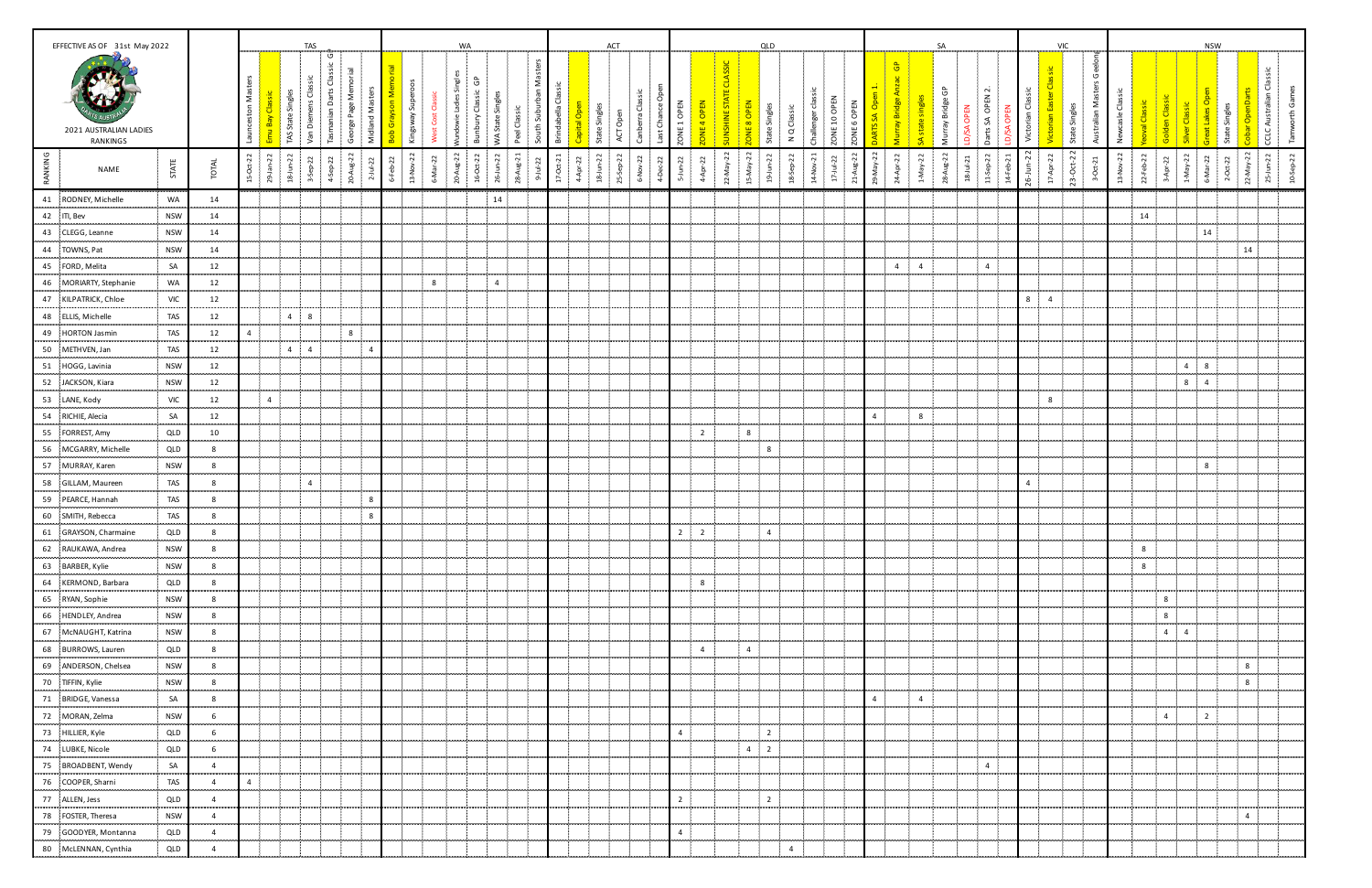|           | EFFECTIVE AS OF 31st May 2022                                | TAS             |                           |                        |                |                                   |                                        |                                             |                |              |                                                                                      |                    | WA                             |                      |                         |                                           |                    |              |                       | ACT      |                         |                                           |                |                   |                                   | QLD            |                             |                   |                 |                       |                |                            | SA                  |                                   |                           |                                   |                               | <b>VIC</b>                        |                 |                  |                |                                    | <b>NSW</b>     |           |                         |                                   |           |
|-----------|--------------------------------------------------------------|-----------------|---------------------------|------------------------|----------------|-----------------------------------|----------------------------------------|---------------------------------------------|----------------|--------------|--------------------------------------------------------------------------------------|--------------------|--------------------------------|----------------------|-------------------------|-------------------------------------------|--------------------|--------------|-----------------------|----------|-------------------------|-------------------------------------------|----------------|-------------------|-----------------------------------|----------------|-----------------------------|-------------------|-----------------|-----------------------|----------------|----------------------------|---------------------|-----------------------------------|---------------------------|-----------------------------------|-------------------------------|-----------------------------------|-----------------|------------------|----------------|------------------------------------|----------------|-----------|-------------------------|-----------------------------------|-----------|
|           | 2021 AUSTRALIAN LADIES<br><b>RANKINGS</b>                    |                 |                           | Mas<br>ceston          | TAS Stat       | nens Classic<br>e Sin<br>Van Dien | ပ<br>ō<br>arts<br>$\circ$<br>Tasmanian | $\overline{\mathfrak{G}}$<br>George Page Me | Midland Master | Gray<br>Bob  | ys <mark>on Mem</mark> eroos<br>International<br>y Superoos<br>Kingsway <sup>9</sup> | පී<br>Cost<br>West | $\overline{v}$<br>ndowie Ladie | Ĝ<br>Bunbury Classic | <b>NA State Singles</b> | Masters<br>South Suburban<br>Peel Classic | Brindabela Classic | ital Op      | State Singles         | ACT Op   | Canberra Clas           | ZONE <sub>1</sub> OPEN<br>ප<br>Last Chano |                | <b>CONE4 OPEN</b> | <b>SSIC</b><br><b>UNSHINE STA</b> | ONE 8 OPEN     | N Q Classic                 | das<br>Challenger | ZONE 10 OPEN    | ZONE 6 OPEN           |                | $\mathbf{G}^\mathbf{p}$    | င်<br>Murray Bridge | <b>JSA OPEN</b><br>$\overline{a}$ | Darts SA OPEN 2<br>る<br>å | Classic<br>ttorian<br>$\breve{z}$ |                               | Victorian Easter<br>State Singles | Σ<br>등<br>Austr | Newcasle Classic | al Classic     | Classic<br>$\overline{\mathbf{o}}$ |                | State Sin |                         | Classic<br><b>CCLC Australian</b> | orth      |
| RANKING   | NAME                                                         | STATE           | TOTAL                     | $Oct-22$<br>ු නි<br>۵Ľ | $18 - 1$ un-22 | $3-5ep-22$                        | Sep-22                                 | 20-Aug-22                                   | $2 - 1 - 22$   | $6 - Feb-22$ | $\overline{2}$<br>13-Nov                                                             | 6-Mar-22           | 20-Aug-22                      | $16 - Oct - 22$      | 26-Jun-22<br>28-Aug-21  | $Jul-22$<br>്                             | $17 - 0ct - 21$    | 22<br>4-Apr- | $18 - J \cdot m - 22$ | $Sep-22$ | $\overline{5}$<br>6-Nov | $4-Dec-22$                                | $5 - J$ un-22  | 4-Apr-22          | 22-May-22                         | 15-May-22      | $19 - 1$ un-22<br>18-Sep-22 | 14-Nov-21         | $17 - J u - 22$ | $48 - 22$<br>$21 - A$ | 29-May-22      | $24$ Apr-22<br>$1$ -May-22 |                     | $28Aug-22$<br>$18-1ul-21$         | 11-Sep-22                 | $26 - Jun - 22$<br>$14 + eb-21$   | $17$ Apr-22                   | $23-Oct-22$                       | $3-0$ ct- $21$  | 13-Nov-22        | $22 + eb - 22$ | $1-Ma\gamma-22$<br>$3-Apr-22$      | 6-Mar-22       |           | $2-0$ d-22<br>22-May-22 | $25 - J$ un-22                    | 10-Sep-22 |
|           | 81 MYERS, Nancy                                              | QLD             | $\overline{4}$            |                        | ÷              |                                   |                                        |                                             |                |              |                                                                                      |                    |                                |                      |                         |                                           |                    |              |                       |          |                         |                                           |                |                   |                                   |                |                             | $4 -$             |                 |                       |                |                            |                     |                                   |                           |                                   |                               |                                   |                 |                  |                |                                    |                |           |                         |                                   |           |
|           | 82 AINSWORTH, Caitie                                         | SA              | $\overline{4}$            |                        | ÷              |                                   |                                        |                                             |                |              |                                                                                      |                    |                                |                      |                         |                                           |                    |              |                       |          |                         |                                           |                |                   |                                   |                |                             |                   |                 |                       | $\overline{4}$ |                            |                     |                                   |                           |                                   |                               |                                   |                 |                  |                |                                    |                |           |                         |                                   |           |
|           | 83 MARTIN, Kathleen                                          | QLD             | $\overline{4}$            |                        | ÷              |                                   |                                        |                                             |                |              |                                                                                      |                    |                                |                      |                         |                                           |                    |              |                       |          |                         |                                           |                | $\overline{4}$    |                                   |                |                             |                   |                 |                       |                |                            |                     |                                   |                           |                                   |                               |                                   |                 |                  |                |                                    |                |           |                         |                                   |           |
|           | 84 BENNELL, Ursula                                           | WA              | $\overline{4}$            |                        |                |                                   |                                        |                                             |                |              |                                                                                      |                    |                                |                      |                         | $\overline{4}$                            |                    |              |                       |          |                         |                                           |                |                   |                                   |                |                             |                   |                 |                       |                |                            |                     |                                   |                           |                                   |                               |                                   |                 |                  |                |                                    |                |           |                         |                                   |           |
|           | -------------------------<br>85 COOK, Vickie                 | WA              | $\overline{4}$            |                        | ÷              |                                   |                                        |                                             |                |              |                                                                                      |                    |                                |                      | $\overline{4}$          |                                           |                    |              |                       |          |                         |                                           |                |                   |                                   |                |                             |                   |                 |                       |                |                            |                     |                                   |                           |                                   |                               |                                   |                 |                  |                |                                    |                |           |                         |                                   |           |
|           | 86 FAIRLIE, Robyn                                            | WA              | $\overline{4}$            |                        |                |                                   |                                        |                                             |                |              |                                                                                      |                    |                                |                      |                         | $\overline{4}$                            |                    |              |                       |          |                         |                                           |                |                   |                                   |                |                             |                   |                 |                       |                |                            |                     |                                   |                           |                                   |                               |                                   |                 |                  |                |                                    |                |           |                         |                                   |           |
|           | 87 FALCONER, Alison                                          | WA              | $\overline{4}$            |                        | ÷              |                                   |                                        |                                             |                |              |                                                                                      |                    |                                |                      |                         | $\overline{4}$                            |                    |              |                       |          |                         |                                           |                |                   |                                   |                |                             |                   |                 |                       |                |                            |                     |                                   |                           |                                   |                               |                                   |                 |                  |                |                                    |                |           |                         |                                   |           |
|           | 88 QUINN, D                                                  | vìc             | $\overline{4}$            | л,                     | -9             |                                   |                                        |                                             |                |              |                                                                                      |                    |                                |                      |                         |                                           |                    |              |                       |          |                         |                                           |                |                   |                                   |                |                             |                   |                 |                       |                |                            |                     |                                   |                           |                                   | $\overline{4}$                | - 11                              |                 |                  |                |                                    |                |           |                         |                                   |           |
|           | <br>89 RICHARDSON, Karen                                     | <br>VIC         | ,,,,,,,<br>$\overline{4}$ |                        |                |                                   |                                        |                                             |                |              |                                                                                      |                    |                                |                      |                         |                                           |                    |              |                       |          |                         |                                           |                |                   |                                   |                |                             |                   |                 |                       |                |                            |                     |                                   |                           |                                   | $\overline{4}$                |                                   |                 |                  |                |                                    |                |           |                         |                                   |           |
| .         | 90 SAUNDERS, Allison                                         | VIC             | $\overline{4}$            |                        |                |                                   |                                        |                                             |                |              |                                                                                      |                    |                                |                      |                         |                                           |                    |              |                       |          |                         |                                           |                |                   |                                   |                |                             |                   |                 |                       |                |                            |                     |                                   |                           |                                   | $\sim$ 0.00<br>$\overline{4}$ |                                   |                 |                  |                |                                    |                |           |                         |                                   |           |
|           | 91 GRICE, Fran                                               | TAS             | $\overline{4}$            | 4 <sup>1</sup>         | - 2            |                                   |                                        |                                             |                |              |                                                                                      |                    |                                |                      |                         |                                           |                    |              |                       |          |                         |                                           |                |                   |                                   |                |                             |                   |                 |                       |                |                            |                     |                                   |                           |                                   |                               |                                   |                 |                  |                |                                    |                |           | ÷                       |                                   |           |
|           | 92 MORTON, Raelene                                           | TAS             | $\overline{4}$            |                        |                |                                   |                                        |                                             | $\overline{4}$ |              |                                                                                      |                    |                                |                      |                         |                                           |                    |              |                       |          |                         |                                           |                |                   |                                   |                |                             |                   |                 |                       |                |                            |                     |                                   |                           |                                   |                               |                                   |                 |                  |                |                                    |                |           |                         |                                   |           |
|           | 93 SEABOURNE, Paula                                          | TAS             | $\overline{4}$            |                        | $\overline{4}$ |                                   |                                        |                                             |                |              |                                                                                      |                    |                                |                      |                         |                                           |                    |              |                       |          |                         |                                           |                |                   |                                   |                |                             |                   |                 |                       |                |                            |                     |                                   |                           |                                   |                               |                                   |                 |                  |                |                                    |                |           | л.                      |                                   |           |
|           | 94 SNOOK, Jade                                               | TAS             | $\overline{4}$            |                        |                |                                   |                                        |                                             | $\overline{a}$ |              |                                                                                      |                    |                                |                      |                         |                                           |                    |              |                       |          |                         |                                           |                |                   |                                   |                |                             |                   |                 |                       |                |                            |                     |                                   |                           |                                   |                               |                                   |                 |                  |                |                                    |                |           |                         |                                   |           |
|           | 95 SULLIVAN, Hailie                                          | TAS             | $\overline{4}$            |                        | $-4$           |                                   |                                        |                                             |                |              |                                                                                      |                    |                                |                      |                         |                                           |                    |              |                       |          |                         |                                           |                |                   |                                   |                |                             |                   |                 |                       |                |                            |                     |                                   |                           |                                   |                               |                                   |                 |                  |                |                                    |                |           |                         |                                   |           |
|           | 96 WEEDON, Cheryl                                            | SA              | $\overline{4}$            |                        | - 1            |                                   |                                        |                                             |                |              |                                                                                      |                    |                                |                      |                         |                                           |                    |              |                       |          |                         |                                           |                |                   |                                   |                |                             |                   |                 |                       |                | -11<br>$\overline{4}$      |                     |                                   |                           |                                   |                               |                                   |                 |                  |                |                                    |                |           |                         |                                   |           |
|           | 97 TUCKWELL, Kirsty                                          | SA              | 4                         |                        |                |                                   |                                        |                                             |                |              |                                                                                      |                    |                                |                      |                         |                                           |                    |              |                       |          |                         |                                           |                |                   |                                   |                |                             |                   |                 |                       |                |                            |                     |                                   | $\overline{4}$            |                                   |                               |                                   |                 |                  |                |                                    |                |           |                         |                                   |           |
|           | 98 MASON, Annett                                             | QLD             | $\overline{4}$            |                        |                |                                   |                                        |                                             |                |              |                                                                                      |                    |                                |                      |                         |                                           |                    |              |                       |          |                         |                                           | 4              |                   |                                   |                |                             |                   |                 |                       |                |                            |                     |                                   |                           |                                   |                               |                                   |                 |                  |                |                                    |                |           |                         |                                   |           |
|           | 99 ROSS, Vanessa                                             | QLD<br>         | $\overline{4}$<br>.       |                        |                |                                   |                                        |                                             |                |              |                                                                                      |                    |                                |                      |                         |                                           |                    |              |                       |          |                         |                                           |                |                   |                                   |                | $\overline{4}$<br>.         |                   |                 |                       |                |                            |                     |                                   |                           |                                   |                               |                                   |                 |                  |                |                                    |                |           |                         |                                   |           |
|           | 100 YOUNG, Wakita                                            | QLD             | $\overline{4}$            |                        |                |                                   |                                        |                                             |                |              |                                                                                      |                    |                                |                      |                         |                                           |                    |              |                       |          |                         |                                           |                |                   |                                   |                | $\overline{4}$              |                   |                 |                       |                |                            |                     |                                   |                           |                                   |                               |                                   |                 |                  |                |                                    |                |           |                         |                                   |           |
|           | 101 COLEMAN, Paige                                           | <b>NSW</b>      | 4                         |                        |                |                                   |                                        |                                             |                |              |                                                                                      |                    |                                |                      |                         |                                           |                    |              |                       |          |                         |                                           |                |                   |                                   |                |                             |                   |                 |                       |                |                            |                     |                                   |                           |                                   |                               |                                   |                 |                  |                |                                    |                |           | $\overline{4}$          |                                   |           |
|           | 102 GUTHRIE, Ruth                                            | <b>NSW</b>      | 4                         |                        | ÷.             |                                   |                                        |                                             |                |              |                                                                                      |                    |                                |                      |                         |                                           |                    |              |                       |          |                         |                                           |                |                   |                                   |                |                             |                   |                 |                       |                |                            |                     |                                   |                           |                                   |                               |                                   |                 |                  |                | $\overline{4}$                     |                |           |                         |                                   |           |
|           | 103 FALZON, Peta                                             | <b>NSW</b>      | $\overline{4}$            |                        |                |                                   |                                        |                                             |                |              |                                                                                      |                    |                                |                      |                         |                                           |                    |              |                       |          |                         |                                           |                |                   |                                   |                |                             |                   |                 |                       |                |                            |                     |                                   |                           |                                   |                               |                                   |                 |                  | $\overline{4}$ |                                    |                |           |                         |                                   |           |
| .         | 104 KASCH, Noni                                              | <b>NSW</b>      | $\overline{4}$            |                        |                |                                   |                                        |                                             |                |              |                                                                                      |                    |                                |                      |                         |                                           |                    |              |                       |          |                         |                                           |                |                   |                                   |                |                             |                   |                 |                       |                |                            |                     |                                   |                           |                                   |                               |                                   |                 |                  | $\overline{4}$ |                                    |                |           |                         |                                   |           |
|           | 105 GOULDING, Jennifer                                       | <b>NSW</b>      | $\overline{4}$            |                        |                |                                   |                                        |                                             |                |              |                                                                                      |                    |                                |                      |                         |                                           |                    |              |                       |          |                         |                                           |                |                   |                                   |                |                             |                   |                 |                       |                |                            |                     |                                   |                           |                                   |                               |                                   |                 |                  | $\overline{4}$ |                                    |                |           |                         |                                   |           |
|           | 106 JOHNSTON, Debbie                                         | <b>NSW</b>      | $\overline{4}$            |                        | Ī              |                                   |                                        |                                             |                |              |                                                                                      |                    |                                |                      |                         |                                           |                    |              |                       |          |                         |                                           |                |                   |                                   |                |                             |                   |                 |                       |                |                            |                     |                                   |                           |                                   |                               |                                   |                 |                  | $\overline{4}$ |                                    |                |           |                         |                                   |           |
|           | 107 KERR, Rhiannon                                           | <b>NSW</b>      | $\overline{4}$            |                        |                |                                   |                                        |                                             |                |              |                                                                                      |                    |                                |                      |                         |                                           |                    |              |                       |          |                         |                                           |                |                   |                                   |                |                             |                   |                 |                       |                |                            |                     |                                   |                           |                                   |                               |                                   |                 |                  |                |                                    | $\Lambda$      |           |                         |                                   |           |
|           | 108 PAYNE, Megan                                             | <b>NSW</b><br>. | $\overline{4}$<br>.       |                        | -1             |                                   |                                        |                                             |                |              |                                                                                      |                    |                                |                      |                         |                                           |                    |              |                       |          |                         |                                           |                |                   |                                   |                |                             |                   |                 |                       |                |                            |                     |                                   |                           |                                   |                               |                                   |                 |                  |                |                                    | $\overline{4}$ |           |                         |                                   |           |
|           | $\begin{bmatrix} .109 \end{bmatrix}$ COLLINGS, Shantelle VIC | <b>VIC</b>      | $\overline{4}$            |                        | - 8            |                                   |                                        |                                             |                |              |                                                                                      |                    |                                |                      |                         |                                           |                    |              |                       |          |                         |                                           |                |                   |                                   |                |                             |                   |                 |                       |                |                            |                     |                                   |                           |                                   | $\overline{4}$                |                                   |                 |                  |                |                                    |                |           |                         |                                   |           |
|           | 110 RIBEIRO, Monica                                          | VIC             | $\overline{4}$            |                        | п.             |                                   |                                        |                                             |                |              |                                                                                      |                    |                                |                      |                         |                                           |                    |              |                       |          |                         |                                           |                |                   |                                   |                |                             |                   |                 |                       |                |                            |                     |                                   |                           |                                   | $\overline{4}$                |                                   |                 |                  |                |                                    |                |           |                         |                                   |           |
| an manang | 111 MORRISSEY, Sandie                                        | ACT             | 4                         | -8                     | - 11           |                                   |                                        |                                             |                |              |                                                                                      |                    |                                |                      |                         |                                           |                    |              |                       |          |                         |                                           |                |                   |                                   |                |                             |                   |                 |                       |                | $4 -$                      |                     |                                   |                           |                                   |                               |                                   |                 |                  |                |                                    |                |           | ÷                       |                                   |           |
|           | 112 SOAR, Beryl<br>}                                         | SA              | $\overline{4}$            |                        | - 11           |                                   |                                        |                                             |                |              |                                                                                      |                    |                                |                      |                         |                                           |                    |              |                       |          |                         |                                           |                |                   |                                   |                |                             |                   |                 |                       |                | -11<br>$\overline{4}$      |                     |                                   |                           |                                   |                               |                                   |                 |                  |                |                                    |                |           | ÷.<br>                  |                                   |           |
| محمد      | 113 PORTER, Donna                                            | <b>NSW</b>      | $\overline{4}$            |                        | n.             |                                   |                                        |                                             |                |              |                                                                                      |                    |                                |                      |                         |                                           |                    |              |                       |          |                         |                                           |                |                   |                                   |                |                             |                   |                 |                       |                |                            |                     |                                   |                           |                                   |                               |                                   |                 |                  |                | $\overline{4}$                     |                |           | ÷.                      |                                   |           |
|           | 114 McWILLIAMS, Rose                                         | QLD             | $\overline{4}$            |                        | - 1            |                                   |                                        |                                             |                |              |                                                                                      |                    |                                |                      |                         |                                           |                    |              |                       |          |                         |                                           |                |                   |                                   | $\overline{4}$ |                             |                   |                 |                       |                |                            |                     |                                   |                           |                                   |                               |                                   |                 |                  |                |                                    |                |           | .                       |                                   |           |
|           | 115 FRIDD, Karen                                             | <b>NSW</b>      | $\overline{4}$            | ÷                      | - 11           |                                   |                                        |                                             |                |              |                                                                                      |                    |                                |                      |                         |                                           |                    |              |                       |          |                         |                                           |                |                   |                                   |                |                             |                   |                 |                       |                |                            |                     |                                   |                           |                                   |                               |                                   |                 |                  |                |                                    |                |           | $-4$                    |                                   |           |
|           | 116 HALL. Cozette                                            | TAS             | $\overline{4}$            |                        | $-4$           |                                   |                                        |                                             |                |              |                                                                                      |                    |                                |                      |                         |                                           |                    |              |                       |          |                         |                                           |                |                   |                                   |                |                             |                   |                 |                       |                |                            |                     |                                   |                           |                                   |                               |                                   |                 |                  |                |                                    |                |           | ÷.                      |                                   |           |
|           | 117 RILEY, Annalise<br>                                      | <b>NSW</b><br>  | $\overline{4}$<br>        |                        | - 11           |                                   |                                        |                                             |                |              |                                                                                      |                    |                                |                      |                         |                                           |                    |              |                       |          |                         |                                           |                |                   |                                   |                |                             |                   |                 |                       |                |                            |                     |                                   |                           |                                   |                               |                                   |                 |                  |                |                                    |                |           | $-4$<br>.               |                                   |           |
|           | 118 HAILEY, Samantha                                         | QLD             | $\overline{2}$            |                        | - 1            |                                   |                                        |                                             |                |              |                                                                                      |                    |                                |                      |                         |                                           |                    |              |                       |          |                         |                                           | $\overline{2}$ |                   |                                   |                |                             |                   |                 |                       |                |                            |                     |                                   |                           |                                   |                               |                                   |                 |                  |                |                                    |                |           |                         |                                   |           |
|           | 119 SMILEY, Jess                                             | QLD             | $\overline{2}$            | ÷                      | - 11           |                                   |                                        |                                             |                |              |                                                                                      |                    |                                |                      |                         |                                           |                    |              |                       |          |                         |                                           |                | $\overline{2}$    |                                   |                | J.                          |                   |                 |                       |                |                            |                     |                                   |                           |                                   |                               |                                   |                 |                  |                |                                    |                | ÷         |                         |                                   |           |
|           | 120 JUSTICE, Abbey                                           | QLD             | $\overline{2}$            |                        | - 1            |                                   |                                        |                                             |                |              |                                                                                      |                    |                                |                      |                         |                                           |                    |              |                       |          |                         |                                           |                | $\overline{2}$    |                                   |                |                             |                   |                 |                       |                |                            |                     |                                   |                           |                                   |                               |                                   |                 |                  |                |                                    |                |           |                         |                                   |           |